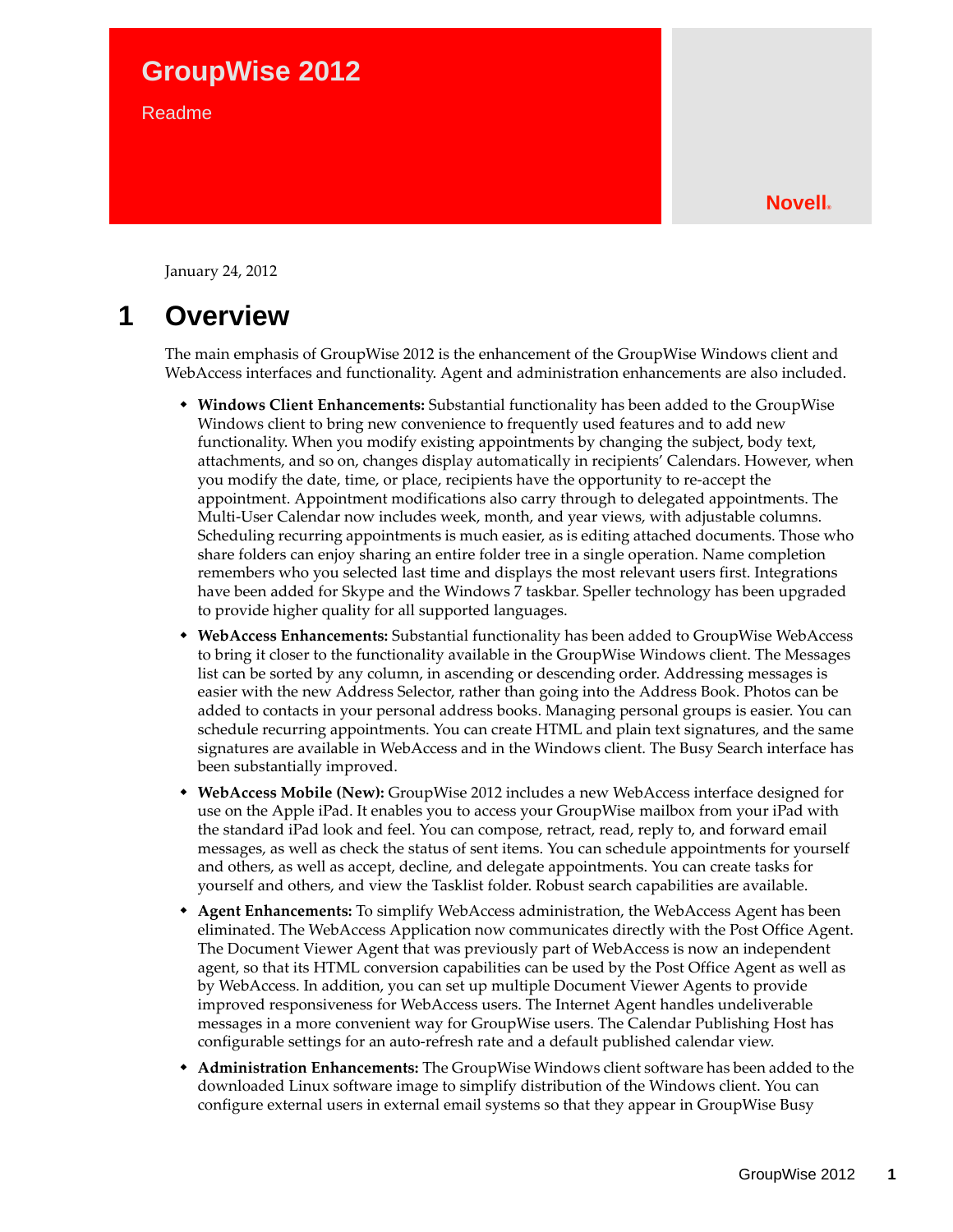Searches. You can lock the reply format options that are available to GroupWise Windows client users. You can disable the download of GroupWise Address Book updates to reduce growth of the post office database where the updates are stored. The WebAccess Application and GroupWise Monitor are no longer configured in ConsoleOne, but are configured solely through their configuration files.

**IMPORTANT**: If you are updating from a version of GroupWise earlier than GroupWise 8, review the latest [GroupWise 8 Readme](http://www.novell.com/documentation/gw8) (http://www.novell.com/documentation/gw8) as well as this GroupWise 2012 Readme. The GroupWise 8 Readme lists GroupWise 8 enhancements compared with earlier GroupWise versions, as well as issues between GroupWise 8 and earlier GroupWise versions that are not issues between GroupWise 8 and GroupWise 2012. The GroupWise 2012 Readme does not include issues between GroupWise 2012 and GroupWise versions earlier than GroupWise 8. Such legacy issues are covered in the GroupWise 8 Readme and as TIDs in the [Novell](http://www.novell.com/support)  [Support Knowledgebase](http://www.novell.com/support) (http://www.novell.com/support).

# **2 GroupWise System Requirements**

GroupWise 2012 system requirements are listed in the "GroupWise System Requirements" in the *GroupWise 2012 Installation Guide*. Ensure that the server where you plan to install GroupWise 2012 meets the system requirements.

# **3 Linux Installation**

- [Section 3.1, "Linux Administration and Agent Installation Instructions," on page 2](#page-1-0)
- [Section 3.2, "Windows Client Installation from the Linux Software Image," on page 3](#page-2-0)

# <span id="page-1-0"></span>**3.1 Linux Administration and Agent Installation Instructions**

**IMPORTANT**: If you are installing the GroupWise software in a cluster, refer to the *GroupWise 2012 Interoperability Guide* for cluster-specific installation instructions before starting to install the GroupWise 2012 software.

- **1** Make sure that ConsoleOne is installed on the Linux server where you want to install GroupWise.
- **2** In a terminal window, become root by entering su and the root password.
- **3** Run the GroupWise Installation program at the root of the downloaded *GroupWise 2012* software image:

./install

**4** Select the language in which you want to run the GroupWise Installation program, then click *OK*.

The GroupWise Installation program lets you view the Readme, the *Administrator Quick Start*, and the *Installation Guide* before you start installing GroupWise.

On Linux, all available languages are included in the GroupWise RPMs, so all languages are always installed.

- **5** Click *Create or Update a GroupWise System*.
- **6** Follow the on-screen instructions to install the GroupWise 2012 software.

For detailed system installation and update instructions, and a complete list of new features, see the *GroupWise 2012 Installation Guide*.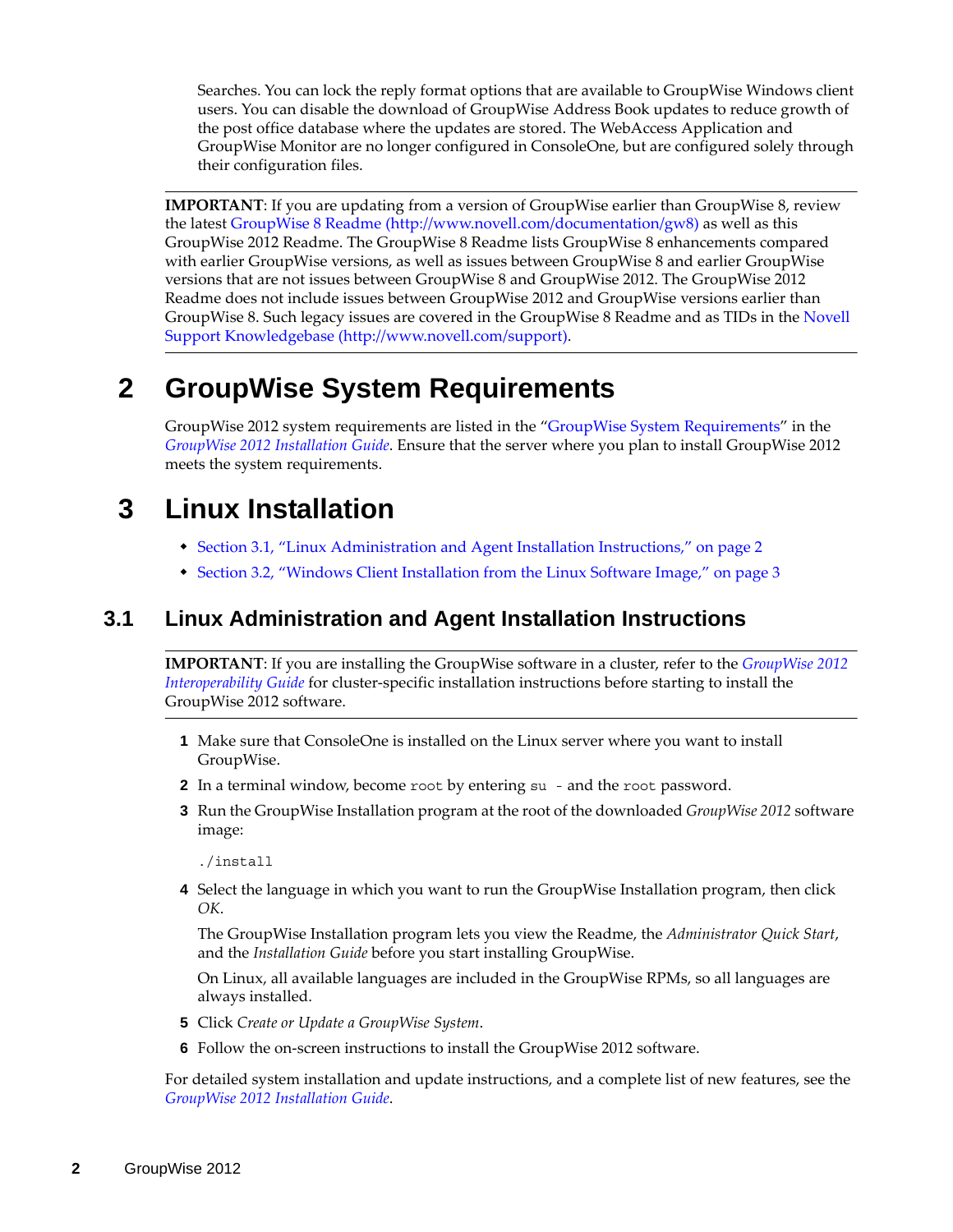# <span id="page-2-0"></span>**3.2 Windows Client Installation from the Linux Software Image**

The GroupWise 2012 Windows client is now included in the GroupWise 2012 Linux software image.

To install the Windows client from the Linux image:

- **1** On the Linux server where the GroupWise 2012 image is located, create a Samba share of the software distribution directory.
- **2** On the Windows workstation where you want to install the GroupWise client, map a drive to the Samba share.
- **3** Run setup.exe in the /opt/novell/groupwise/software/client directory, as described in "Installing the GroupWise Clients" in the *GroupWise 2012 Installation Guide*.

For automated distribution of the GroupWise Windows client, SetupIP is also included in the Linux software image. For usage instructions, see "Using GroupWise AutoUpdate and SetupIP to Distribute the GroupWise Windows Client" in "Client" in the *GroupWise 2012 Administration Guide*.

# **4 Windows Installation**

- [Section 4.1, "Windows Administration and Agent Installation Instructions," on page 3](#page-2-1)
- [Section 4.2, "Windows Client Installation Instructions," on page 4](#page-3-0)

# <span id="page-2-1"></span>**4.1 Windows Administration and Agent Installation Instructions**

**IMPORTANT**: If you are installing the GroupWise software in a cluster, refer to the *GroupWise 2012 Interoperability Guide* for cluster-specific installation instructions before starting to install the GroupWise 2012 software.

- **1** On the Windows server where you want to install GroupWise 2012, log in as an Admin equivalent to the eDirectory tree in which you are creating your GroupWise system.
- **2** Run setup.exe at the root of the downloaded *GroupWise* 2012 software image.

The GroupWise Installation program lets you view the Readme, the *Administrator Quick Start*, and the *Installation Guide* before you start installing GroupWise.

**3** (Conditional) If prompted, select the language in which you want to run the GroupWise Installation program, then click *OK*.

The Windows *GroupWise 2012* software image can be downloaded in a multilanguage version or an English-only version. When you install from the multilanguage version, all languages are always installed, regardless of the specific language that you select for running the Installation program.

- **4** Log in as an Admin equivalent to the eDirectory tree in which you are creating your GroupWise system.
- **5** Click *Install GroupWise System*, click *Yes* to accept the License Agreement, then click *Next* to begin a standard installation.

The *Create a New System* option is selected by default.

**6** Click *Next*, then follow the on-screen instructions to set up your basic GroupWise system.

For detailed system installation and update instructions, and a complete list of new features, see the *GroupWise 2012 Installation Guide*.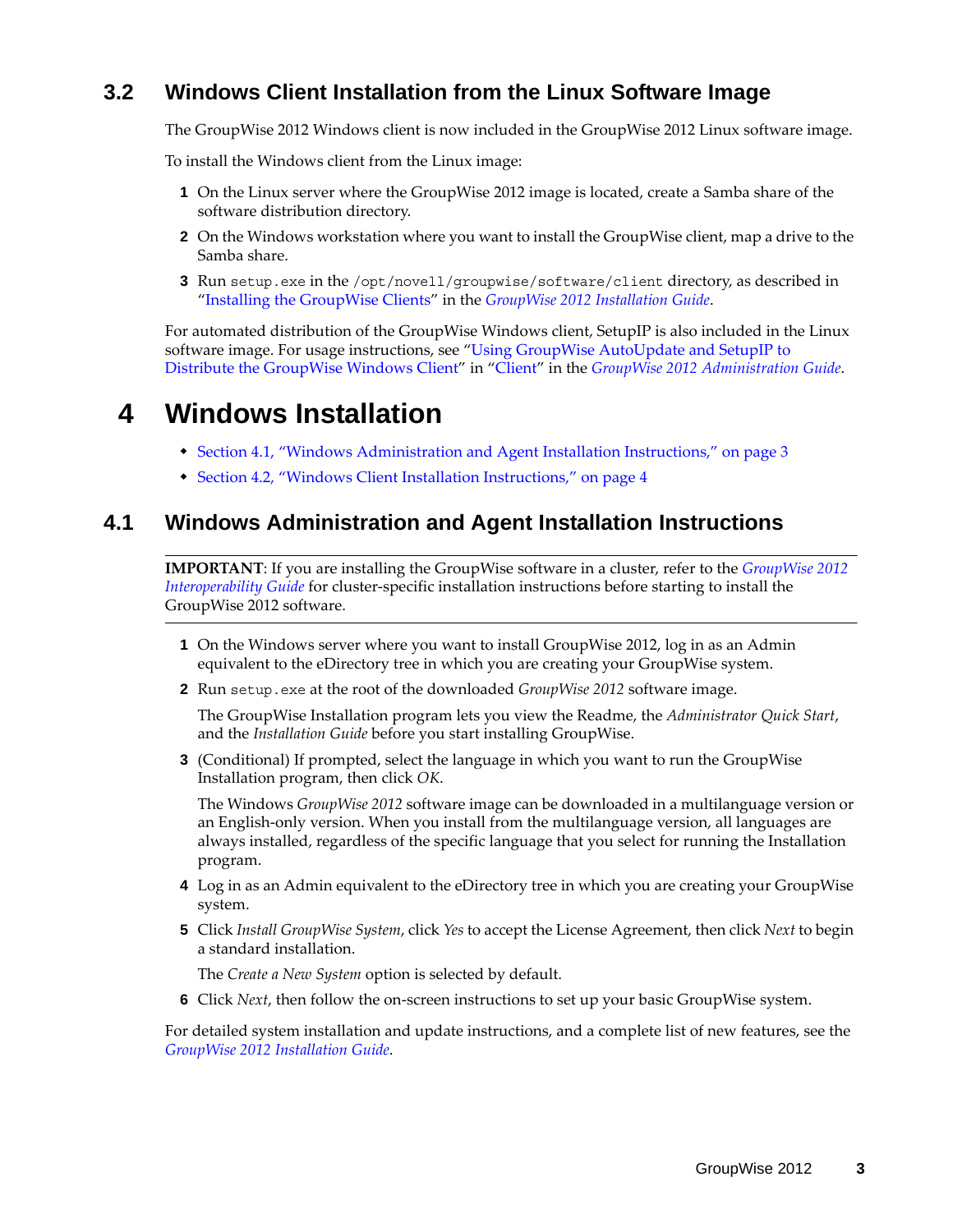# <span id="page-3-0"></span>**4.2 Windows Client Installation Instructions**

**1** At a Windows workstation that meets the GroupWise Windows client system requirements, run setup.exe from the root of the downloaded *GroupWise 2012* software image.

or

If you have already copied the Windows client software to a Windows software distribution directory, run setup.exe from the root of the software distribution directory.

**2** (Conditional) If prompted, select the language in which you want to run the GroupWise Installation program, then click *OK*.

The Windows *GroupWise 2012* software image can be downloaded in a multilanguage version or an English-only version. When you install from the multilanguage version, you can select which languages you want to install for the GroupWise Windows client, regardless of the specific language that you select for running the Installation program.

- **3** Click *Install More Components > Install GroupWise Client* to start the client Setup program.
- **4** (Conditional) If prompted, select the language in which you want to run the client Setup program, then click *OK*.
- **5** Follow the on-screen instructions to install the GroupWise 2012 Windows client software on your workstation.

# **5 Installation Issues**

- [Section 5.1, "General Installation Issues," on page 4](#page-3-1)
- [Section 5.2, "Linux Installation Issues," on page 5](#page-4-0)
- [Section 5.3, "Windows Installation Issues," on page 6](#page-5-0)

Installation issues for individual GroupWise components are located under the heading for each component.

# <span id="page-3-1"></span>**5.1 General Installation Issues**

Platform-specific installation issues are listed in separate sections below. Installation issues for individual GroupWise components are located under the heading for each component.

- [Section 5.1.1, "GroupWise Version Compatibility," on page 4](#page-3-2)
- \* [Section 5.1.2, "Multiple GroupWise Web Applications on the Same Web Server," on page 5](#page-4-1)

## <span id="page-3-2"></span>**5.1.1 GroupWise Version Compatibility**

If you install GroupWise on multiple platforms, or if you run multiple versions (for example, GroupWise 7 or 8 and GroupWise 2012 in the same GroupWise system), refer to "GroupWise Version Compatibility" in the *GroupWise 2012 Installation Guide* to make sure that the combinations you are using are supported.

For example, you cannot run a GroupWise 2012 client against a GroupWise 8 or earlier post office. Earlier POAs cannot support later GroupWise clients. However, you can run a GroupWise 8 or earlier client against a GroupWise 2012 POA.

Also, you should not run the GroupWise 8 or earlier snap-ins to ConsoleOne to access GroupWise 2012 databases or eDirectory objects. You can use *Admin Lockout Settings* under *Tools > GroupWise System Operations > System Preferences* to specify the required version of the ConsoleOne snap-ins for each domain as needed.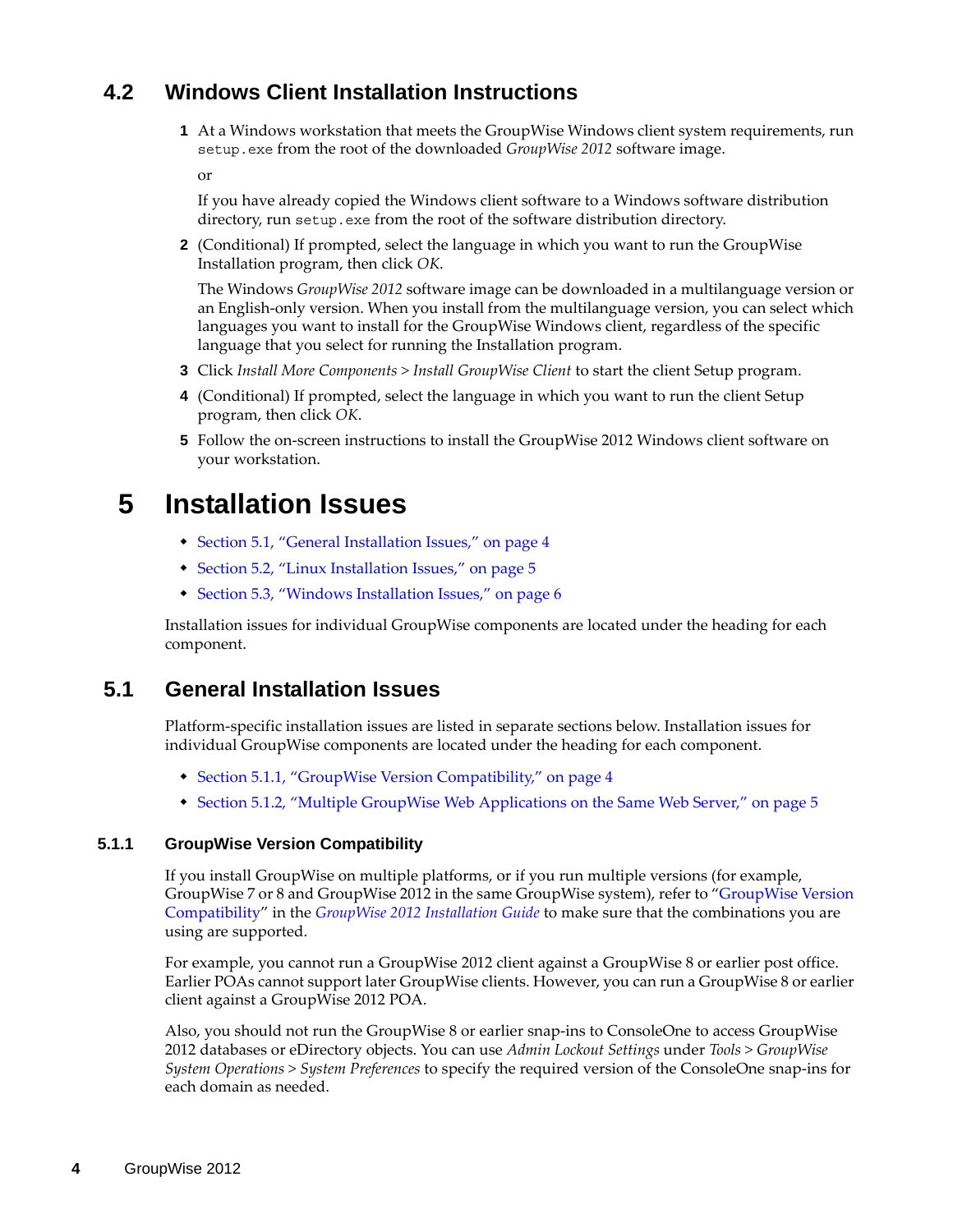## <span id="page-4-1"></span>**5.1.2 Multiple GroupWise Web Applications on the Same Web Server**

The WebAccess Application, Calendar Publishing Host Application, and Monitor Application share a common library. If you are updating from an earlier GroupWise version and if you run these applications on the same Web server, you must update all three before any of them can work properly.

# <span id="page-4-0"></span>**5.2 Linux Installation Issues**

- [Section 5.2.1, "32-bit Runtime Libraries Required on 64-bit Linux," on page 5](#page-4-2)
- [Section 5.2.2, "SLES Base System Installation Required," on page 5](#page-4-3)
- [Section 5.2.3, "System Creation on SLES 11 in a Virtual Machine," on page 5](#page-4-4)
- [Section 5.2.4, "GroupWise Installation to a Xen Guest on SLES 10," on page 5](#page-4-5)
- [Section 5.2.5, "eDirectory Reinstallation on Open Enterprise Server," on page 6](#page-5-1)

## <span id="page-4-2"></span>**5.2.1 32-bit Runtime Libraries Required on 64-bit Linux**

When you install a Linux operating system for use with GroupWise, do not deselect the 32-bit runtime libraries. GroupWise requires the 32-bit runtime libraries.

## <span id="page-4-3"></span>**5.2.2 SLES Base System Installation Required**

When you install SUSE Linux Enterprise Server (SLES) for use with GroupWise, select the *Base System* option. If you select the *Minimal System (Appliances)* option, the GroupWise Installation program prompts you to install additional packages to meet GroupWise dependencies. Although you can manually install the additional packages after installing SLES, it is simpler to install SLES so that all GroupWise dependencies are automatically met.

## <span id="page-4-4"></span>**5.2.3 System Creation on SLES 11 in a Virtual Machine**

When you run the Linux GroupWise Installation program and create a new GroupWise system in a virtual machine on SLES 11, the system creation process might crash with a Java exception. Configure the virtual machine with at least 4 GB of memory to avoid the problem.

## <span id="page-4-5"></span>**5.2.4 GroupWise Installation to a Xen Guest on SLES 10**

When you install GroupWise on SLES 10 to a Xen guest, you might receive the following error message:

The current window is not large enough to run install. Please resize the window and run install again.

At present, the SLES 10 Xen console window does not report its dimensions properly. To work around this:

- **1** Make sure that SSH is enabled on the Xen guest.
- **2** Open an X terminal window on the SLES 10 Xen host, using the following command:

ssh -X root@*guest\_ip\_address*

**3** Run the GroupWise Installation program from the Xen host.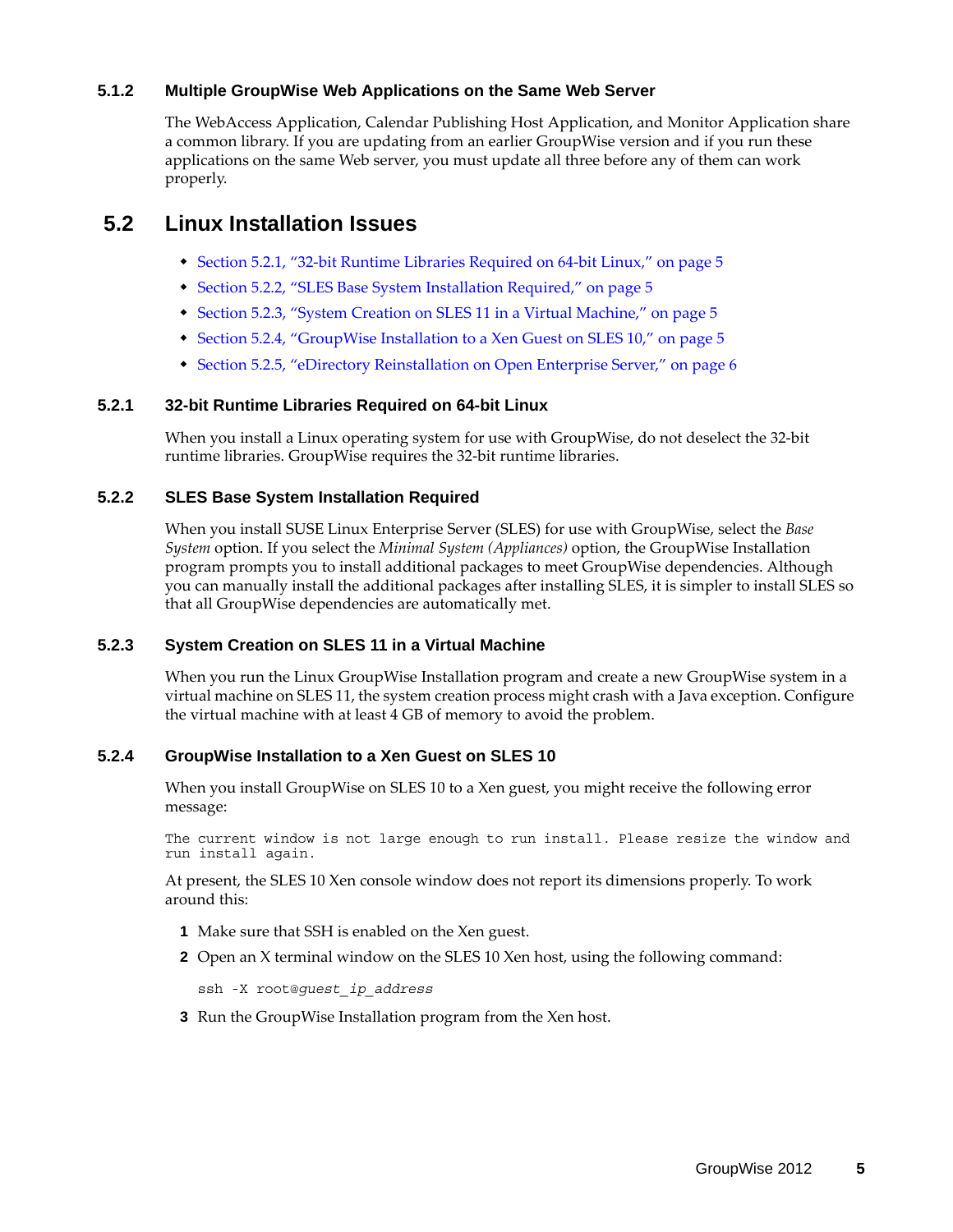## <span id="page-5-1"></span>**5.2.5 eDirectory Reinstallation on Open Enterprise Server**

If you need to uninstall and reinstall eDirectory on Open Enterprise Server for Linux, your GroupWise system is affected, because the GroupWise objects in eDirectory are lost when eDirectory is uninstalled. Therefore, you need to re-create the GroupWise objects in the new eDirectory tree.

- **1** (Conditional) If ConsoleOne has been uninstalled and reinstalled along with eDirectory, reinstall the GroupWise snap-ins to ConsoleOne, as described in "Installing the GroupWise Administrator Snap-Ins to Linux ConsoleOne" in "System" in the *GroupWise 2012 Administration Guide*.
- **2** In ConsoleOne, extend the eDirectory schema for GroupWise objects, as described in "Check eDirectory Schema" in "System" in the *GroupWise 2012 Administration Guide*.
- **3** Graft the GroupWise objects into the new eDirectory tree:
	- **3a** Access the primary GroupWise domain directory, as described in "Select Domain" in "System" in the *GroupWise 2012 Administration Guide*.
	- **3b** Graft your GroupWise domains and post offices into the new eDirectory tree, as described in "Graft GroupWise Objects" in "System" in the *GroupWise 2012 Administration Guide*.

For additional assistance, see TID 7004121, "How to Graft GroupWise Objects," in the [Novell Support Knowledgebase](http://www.novell.com/support) (http://www.novell.com/support).

- **3c** Graft in GroupWise users and other GroupWise objects that belong to post offices.
- **4** Start all the GroupWise agents.

# <span id="page-5-0"></span>**5.3 Windows Installation Issues**

- [Section 5.3.1, "Windows Client Installation in a 64-bit Environment," on page 6](#page-5-2)
- [Section 5.3.2, "Windows Security Rights for GroupWise Client Installation," on page 7](#page-6-2)
- [Section 5.3.3, "Windows Server 2003 R2 Support," on page 7](#page-6-0)
- [Section 5.3.4, "Norton Internet Security 2010 and SetupIP," on page 7](#page-6-1)

## <span id="page-5-2"></span>**5.3.1 Windows Client Installation in a 64-bit Environment**

The GroupWise 2012 Windows client does not install successfully in a 64-bit environment when the following situations exist on the workstation:

- An earlier GroupWise version is installed, then the 64-bit version of Office 2010 is installed, then GroupWise is updated to 2012.
- The 32-bit version of Office 2007 or 2010 is installed, then an earlier GroupWise version is installed, then Office is updated to the 64-bit version of Office 2010, then GroupWise is updated to 2012.

To enable the GroupWise 2012 Windows client to function correctly in these situations, use either of the following workarounds:

Run the GroupWise Windows client Setup program a second time, selecting *Repair*.

or

Uninstall the GroupWise Windows client, then reinstall it.

If you do not repair or reinstall the GroupWise Windows client in these situations, you encounter the following errors:

 Either there is no default mail client or the current mail client cannot fulfill the messages request.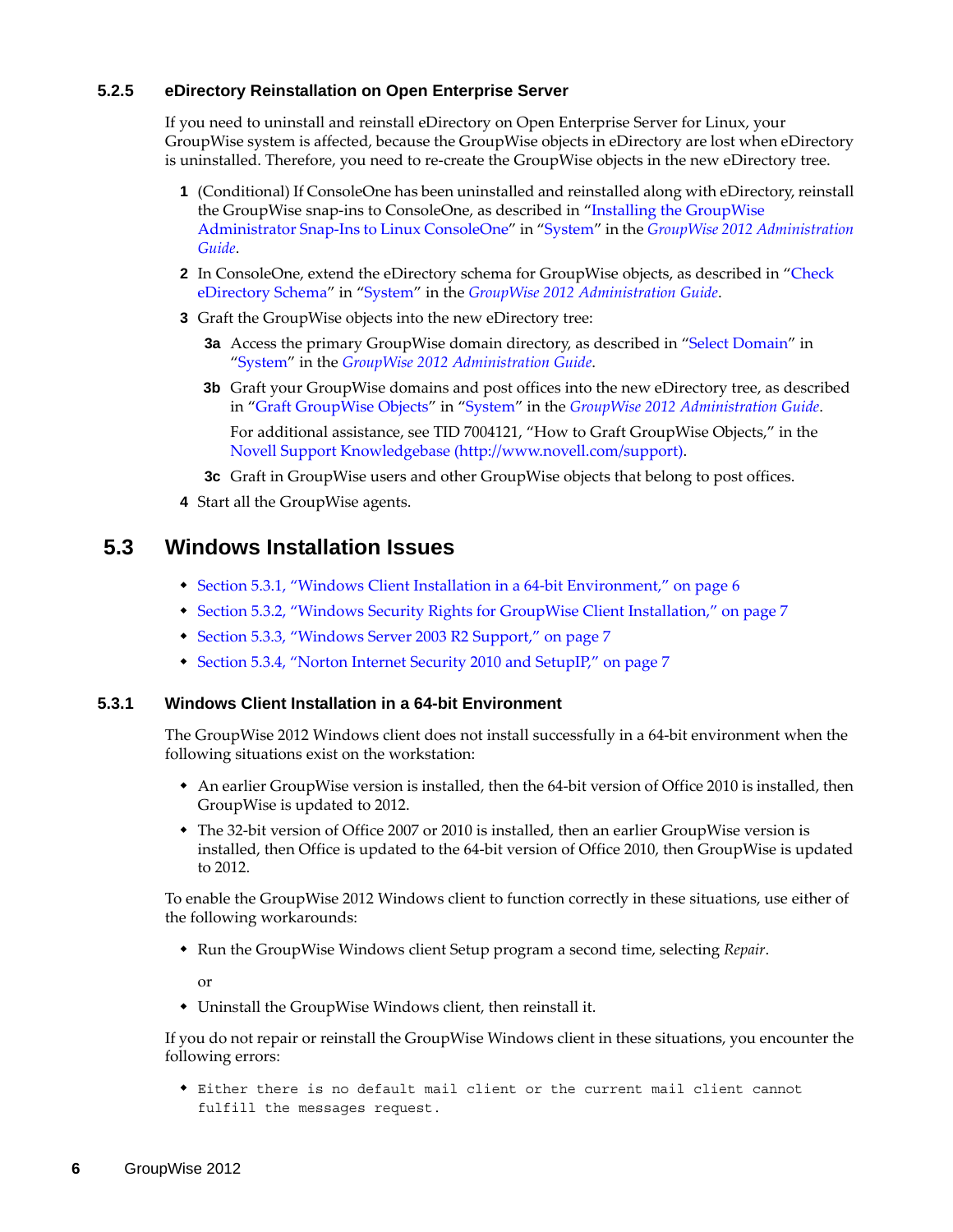- The 'MAPI Session Handle' of the Novell GroupWise 'Object Request Broker' could not be accessed. The address book cannot run.
- GroupWise is not properly installed. The Address Book component could not be initialized.

### <span id="page-6-2"></span>**5.3.2 Windows Security Rights for GroupWise Client Installation**

If the GroupWise Windows client is originally installed by the Windows Administrator user, the Administrator user must also perform software updates. When the client is installed by the Administrator, the GroupWise client software cannot be updated by a regular user or a Windows Power User.

## <span id="page-6-0"></span>**5.3.3 Windows Server 2003 R2 Support**

Windows Server 2003 is available only in a 32-bit version. Windows Server 2003 R3 is available in both 32-bit and 64-bit versions. The 32-bit version of Windows Server R2 is supported for use with GroupWise but the 64-bit version is not.

This is because the Novell Client, which is required in order to run the GroupWise Installation program, is not supported on the 64-bit version. See TID 3882364, "Novell Client Support" in the [Novell Support Knowledgebase](http://www.novell.com/support) (http://www.novell.com/support).

## <span id="page-6-1"></span>**5.3.4 Norton Internet Security 2010 and SetupIP**

Older versions of Norton Internet Security 2010 incorrectly identify GroupWise SetupIP as a virus and automatically remove it while it is trying to install the GroupWise Windows client on a workstation. Symantec indicates that this problem is resolved by running LiveUpdate to obtain the latest version of Norton Internet Security 2010. If you still encounter the problem, you must disable Norton Internet Security 2010 before SetupIP can successfully run on a workstation.

# **6 Administration Issues**

- [Section 6.1, "General Administration Issues," on page 7](#page-6-3)
- [Section 6.2, "Linux Administration Issues," on page 8](#page-7-0)
- [Section 6.3, "Windows Administration Issues," on page 9](#page-8-0)

# <span id="page-6-3"></span>**6.1 General Administration Issues**

- [Section 6.1.1, "Server Names," on page 7](#page-6-4)
- [Section 6.1.2, "Identity Manager Driver Version Compatibility," on page 8](#page-7-1)
- [Section 6.1.3, "Identity Manager Driver in a 64-bit Environment," on page 8](#page-7-2)
- [Section 6.1.4, "Server-Based Antivirus Software," on page 8](#page-7-3)

### <span id="page-6-4"></span>**6.1.1 Server Names**

When filling in a *UNC Path* field in ConsoleOne, you must specify the server name. You cannot use an IP address or DNS hostname.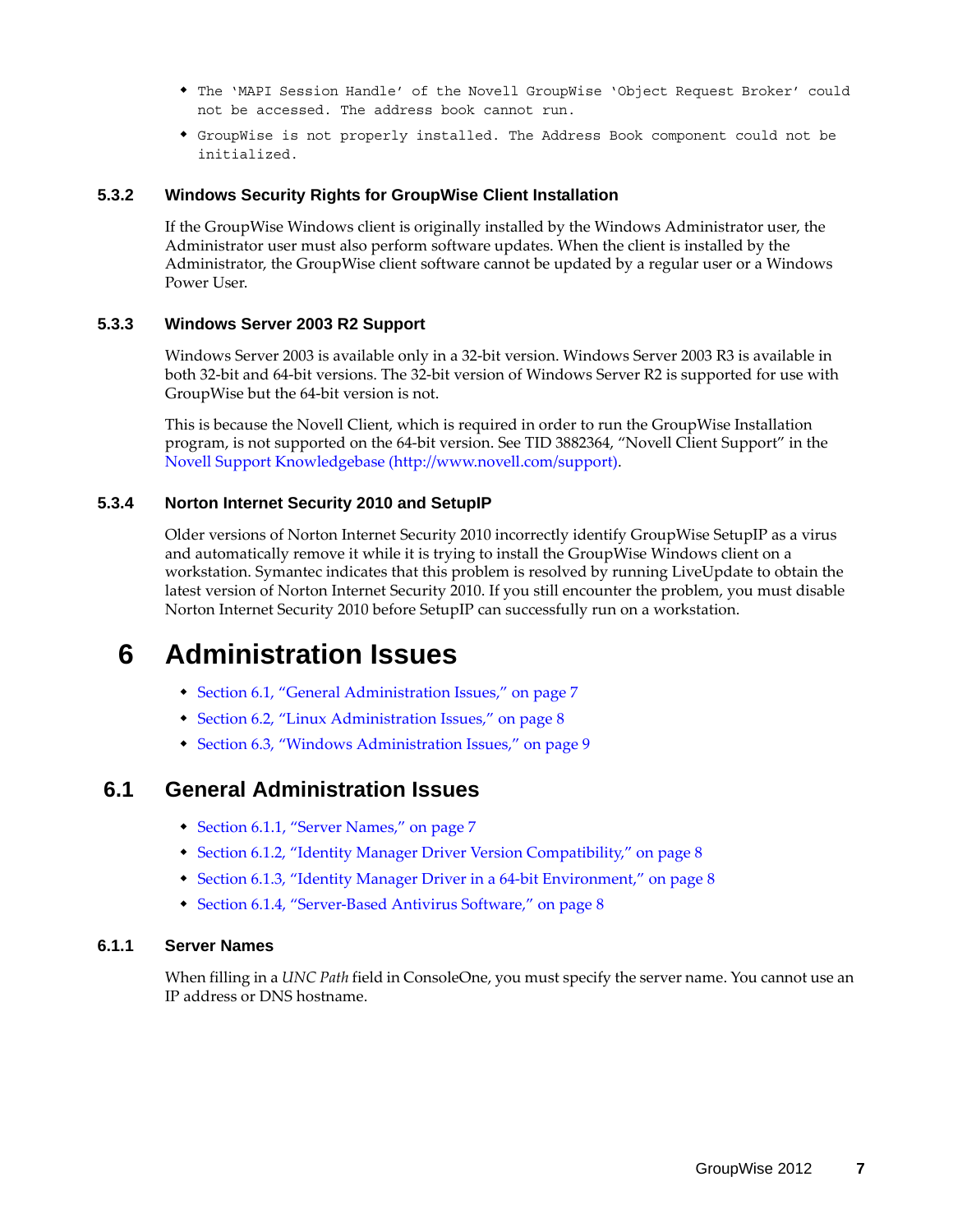## <span id="page-7-1"></span>**6.1.2 Identity Manager Driver Version Compatibility**

Do not run a DirXML or Identity Manager driver earlier than version 3.5.2 against a GroupWise 2012 system. Older drivers are not compatible. You can download the latest version of the GroupWise Identity Manager driver from [Novell Downloads](http://download.novell.com) (http://download.novell.com).

For more information, see TID 7002222: "How is the GroupWise Driver Configured for Identity Manager?" in the [Novell Support Knowledgebase](http://www.novell.com/support) (http://www.novell.com/support).

### <span id="page-7-2"></span>**6.1.3 Identity Manager Driver in a 64-bit Environment**

The GroupWise 2012 product is comprised of many 32-bit services and applications. These pieces all run successfully on 64-bit hardware and operating systems.

The Identity Manager driver for GroupWise is also a 32-bit application. It requires either a 32-bit version of the Identity Manager engine, or a 32-bit version of the Identity Manager Remote Loader. For most installations, we recommend deploying the 64-bit version of the Identity Manager engine on a 64-bit system, and then deploying the 32-bit Identity Manager Remote Loader along with the Identity Manager driver for GroupWise on a 32-bit system as described here.

- **1** Set up a 32-bit server for use by the Identity Manager driver for GroupWise.
- **2** Install and configure the Identity Manager Remote Loader on the 32-bit server.

Follow the setup instructions for your version of Identity Manager:

- *[Identity Manager 4.0 Remote Loader Guide](http://www.novell.com/documentation/idm40/idm_remoteloader/data/bookinfo.html)* (http://www.novell.com/documentation/idm40/ idm\_remoteloader/data/bookinfo.html)
- *[Identity Manager 3.6.1 Remote Loader Guide](http://www.novell.com/documentation/idm36/idm_remoteloader/data/bookinfo.html)* (http://www.novell.com/documentation/idm36/ idm\_remoteloader/data/bookinfo.html)

### **3** Install and configure the Identity Manager driver for GroupWise on the same 32-bit server as the Identity Manager Remote Loader.

Follow the setup instructions for your version of the Identity Manager driver for GroupWise:

- *[Identity Manager 4.0 Driver for GroupWise Implementation Guide](http://www.novell.com/documentation/idm40drivers/groupwise/data/bktitle.html)* (http://www.novell.com/ documentation/idm40drivers/groupwise/data/bktitle.html)
- *[Identity Manager 3.6 Driver for GroupWise Implementation Guide](http://www.novell.com/documentation/idm36drivers/groupwise/data/bktitle.html)* (http://www.novell.com/ documentation/idm36drivers/groupwise/data/bktitle.html)

In this configuration, the Identity Manager Remote Loader on the 32-bit server communicates successfully with the Identity Manager engine and with the GroupWise agents that are both running on 64-bit servers.

## <span id="page-7-3"></span>**6.1.4 Server-Based Antivirus Software**

If you run server-based antivirus software, you should configure it so that it does not scan GroupWise directory structures such as domains and post offices, where file locking conflicts can create problems for the GroupWise agents. If you need virus scanning on GroupWise data, check the [GroupWise Partner Products page](http://www.novell.com/partnerguide/section/468.html) (http://www.novell.com/partnerguide/section/468.html) for compatible products.

# <span id="page-7-0"></span>**6.2 Linux Administration Issues**

- [Section 6.2.1, "NFS Not Supported," on page 9](#page-8-1)
- [Section 6.2.2, "SNMP Not Supported on 64-bit Linux Operating Systems," on page 9](#page-8-2)
- [Section 6.2.3, "GWTSAFS Discontinued," on page 9](#page-8-3)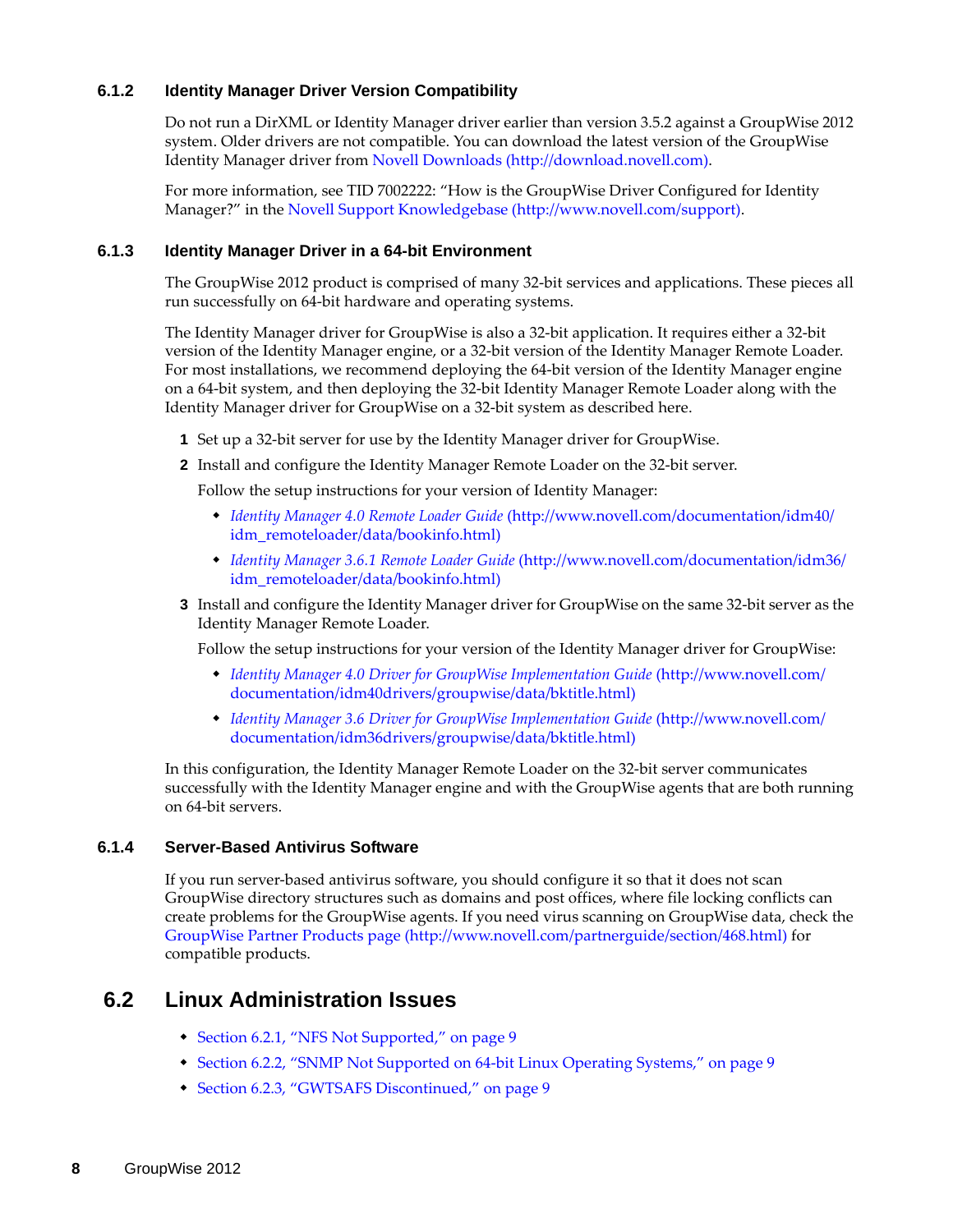- [Section 6.2.4, "Path Names and File Names in Lowercase," on page 9](#page-8-4)
- [Section 6.2.5, "Unavailable Administration Features," on page 9](#page-8-5)

### <span id="page-8-1"></span>**6.2.1 NFS Not Supported**

Because of long-standing file lock issues with NFS, you cannot use an NFS mount to mount a server file system where your GroupWise system is located to a workstation where you are running ConsoleOne. In addition, you cannot use an NFS mount between Linux servers, for example when a POA needs access to a remote restore area or a remote document storage area.

Use a Samba mount if you want to use Windows ConsoleOne to access a domain located on a Linux server. For access between Linux servers, use a Samba mount or an NCP (Novell Core Protocol) mount. For instructions to set up a Samba mount or an NCP mount, see "ConsoleOne Administration Tool" in "System" in the *GroupWise 2012 Administration Guide*.

### <span id="page-8-2"></span>**6.2.2 SNMP Not Supported on 64-bit Linux Operating Systems**

All GroupWise agents can be monitored through an SNMP management console. However, 64-bit Linux operating systems do not include the 32-bit components required for communication with the 32-bit GroupWise engine. Therefore, SNMP monitoring of GroupWise agents is not currently available on 64-bit Linux operating systems.

### <span id="page-8-3"></span>**6.2.3 GWTSAFS Discontinued**

GroupWise 2012 does not include GWTSAFS. The supported versions of Novell Open Enterprise Server (OES) provide TSAFS, which is the preferred backup approach moving forward. For more information, see "GroupWise Backup" in the *Storage Management Services Administration Guide* for [your version of OES](http://www.novell.com/documentation/oes.html) (http://www.novell.com/documentation/oes.html).

### <span id="page-8-4"></span>**6.2.4 Path Names and File Names in Lowercase**

All directory names in paths to GroupWise domains and post offices should consist of lowercase letters. File names should also consist of lowercase letters. There are no length restrictions.

### <span id="page-8-5"></span>**6.2.5 Unavailable Administration Features**

GroupWise 2012 administration on Linux does not include the following features that are available in GroupWise 2012 on Windows:

- Import/Export utility in ConsoleOne
- Document Properties Management feature in ConsoleOne

# <span id="page-8-0"></span>**6.3 Windows Administration Issues**

- [Section 6.3.1, "eDirectory and Windows Support," on page 9](#page-8-6)
- [Section 6.3.2, "Domain Services for Windows Issue," on page 10](#page-9-0)
- [Section 6.3.3, "Quotas on NSS Volumes," on page 10](#page-9-1)

### <span id="page-8-6"></span>**6.3.1 eDirectory and Windows Support**

Versions of Novell eDirectory earlier than 8.8.4 are not supported on Windows Server 2008.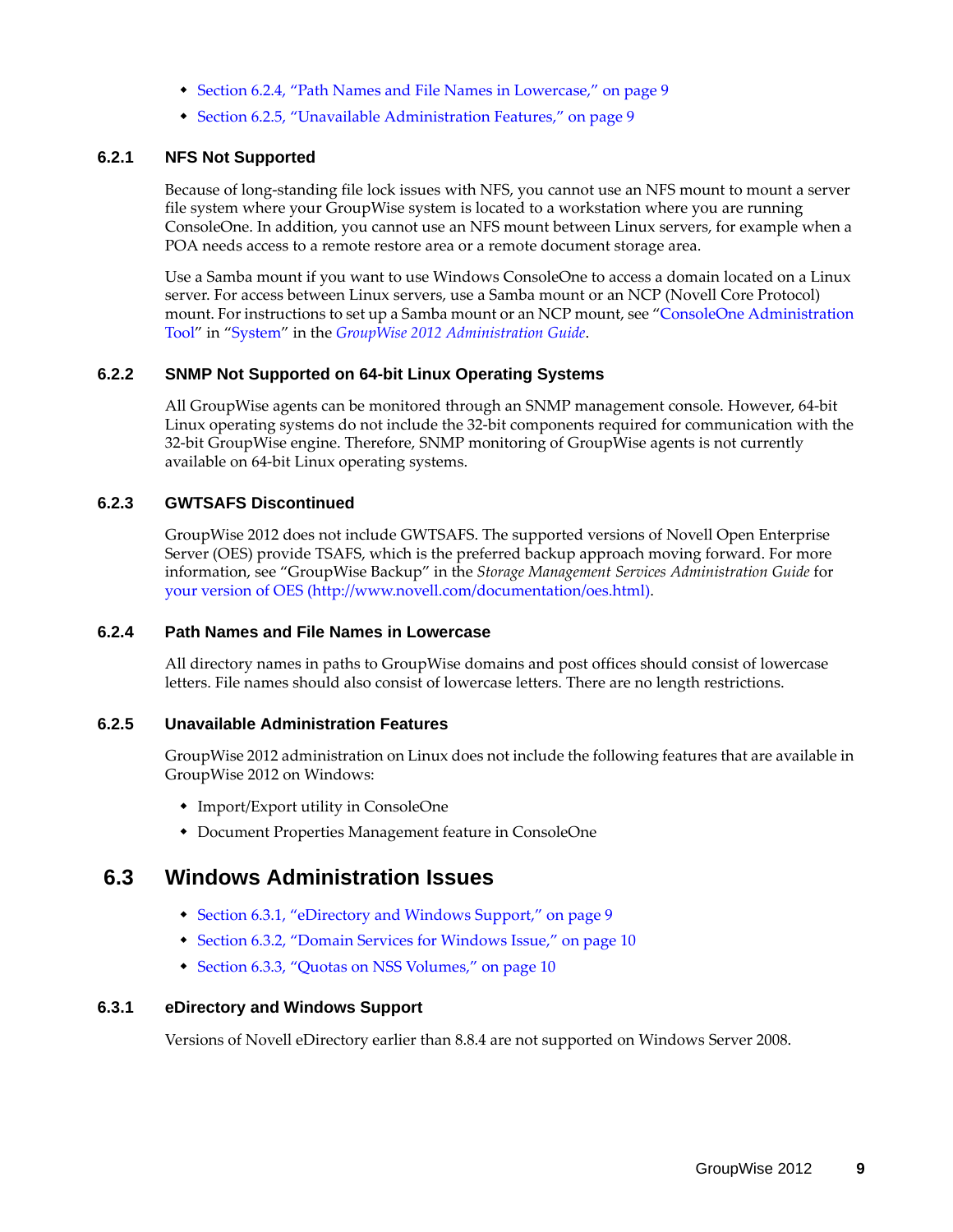## <span id="page-9-0"></span>**6.3.2 Domain Services for Windows Issue**

If you create a DSfW static group and then convert it to a GroupWise distribution list by assigning it to a post office, email messages addressed to the group are not delivered to GroupWise users. To correct the problem, synchronize the post office that owns the distribution list. In ConsoleOne, select the post office, then click *Tools > GroupWise Utilities > Synchronize*.

## <span id="page-9-1"></span>**6.3.3 Quotas on NSS Volumes**

If you use NSS volumes with quotas turned on, you must turn on quotas on all GroupWise directories. Otherwise, you receive No Disk Space errors.

# **7 Agent Issues**

- [Section 7.1, "General Agent Issues," on page 10](#page-9-2)
- [Section 7.2, "Linux Agent Issues," on page 11](#page-10-0)
- [Section 7.3, "Windows Agent Issues," on page 11](#page-10-1)

# <span id="page-9-2"></span>**7.1 General Agent Issues**

- [Section 7.1.1, "SOAP Required for the POA," on page 10](#page-9-3)
- [Section 7.1.2, "New View Files Overwrite Existing View Files," on page 10](#page-9-4)
- [Section 7.1.3, "Audit Reports," on page 11](#page-10-2)

## <span id="page-9-3"></span>**7.1.1 SOAP Required for the POA**

The GroupWise 2012 WebAccess Application communicates directly with the POA through SOAP. Therefore, the POA that the WebAccess Application is configured to communicate with must have SOAP enabled in order for WebAccess to function. For appropriate security, SSL should be enabled on the SOAP connection.

For setup instructions, see the following sections in the *GroupWise 2012 Administration Guide*:

- "Supporting SOAP Clients"
- "Securing the Post Office with SSL Connections to the POA"

## <span id="page-9-4"></span>**7.1.2 New View Files Overwrite Existing View Files**

When you update the POA software to GroupWise 2012, updated view files are copied to the software distribution directory, but not to post offices. This maintains any customizations you might have made in the view files in post offices.

However, when each GroupWise 2012 POA starts for the first time, it copies the new view files from the software distribution directory to its post office. Therefore, if you have created custom view files with the same names as standard view files, you must create backup copies before starting the GroupWise 2012 POA, so that your customized view files are not lost when the post office view files are updated. After you start the GroupWise 2012 POA, restore your custom view files.

Occasionally, the POA is unable to copy the updated view files from the software distribution directory to its post office. When this happens, users receive a message that their view files are out of date. To resolve this, use the *Refresh Views* option under *Tools* > *GroupWise Utilities* > *System Maintenance* in ConsoleOne to update the post office view files from the software distribution directory. After you refresh the views, you must restore your customized view files to the post office.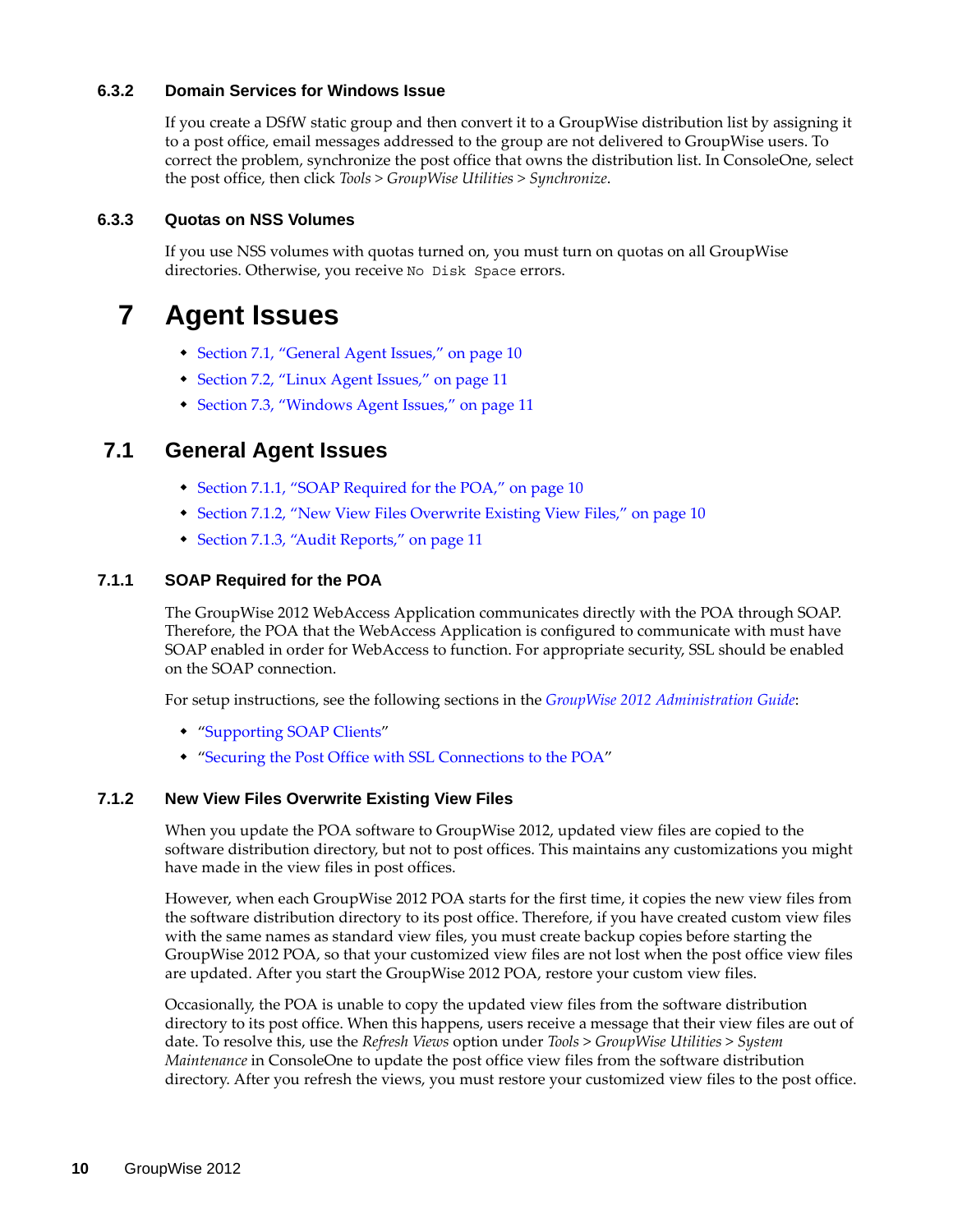## <span id="page-10-2"></span>**7.1.3 Audit Reports**

Whenever the POA runs an audit report, it causes the MTA for the domain to restart. In a domain with a large number of post offices, these MTA restarts might become noticeable. This is working as designed, although improved functionality has been requested.

# <span id="page-10-0"></span>**7.2 Linux Agent Issues**

- [Section 7.2.1, "Non-root GroupWise Agents and Low Port Numbers," on page 11](#page-10-3)
- [Section 7.2.2, "Maximum Number of Open Files," on page 11](#page-10-4)
- [Section 7.2.3, "Document Viewer Agent Issues," on page 11](#page-10-5)

## <span id="page-10-3"></span>**7.2.1 Non-root GroupWise Agents and Low Port Numbers**

On Novell Open Enterprise Server and SUSE Linux Enterprise Server, services such as IMAP and IMAP SSL, which require port numbers below 1025, cannot be initiated or restarted after the GroupWise agents are running as a non-root user. To initiate or restart those services, you must manually stop the services and then restart the GroupWise agents.

## <span id="page-10-4"></span>**7.2.2 Maximum Number of Open Files**

By default, the maximum number of open files on a Linux server is 1024. This default might not be sufficient for a busy POA. Therefore, the POA initializes the maximum number of open files to 200000.

The default number of open files is typically acceptable for the other GroupWise agents.

## <span id="page-10-5"></span>**7.2.3 Document Viewer Agent Issues**

- If you run the Document Viewer Agent (DVA) as a user that is not running the X Window system, WebAccess users cannot view embedded vector-based graphics in attachments. To enable users to view embedded vector-based graphics, make sure that the user that starts the DVA is running the X Window System and has a DISPLAY environment variable set so that the DVA can write to the local display. One way to accomplish this is to use the sux command to become root before you start the DVA.
- The third-party viewer software used by the DVA has a dependency on  $\text{libXm.s.}$  1, which might not be included with your Linux package. To resolve this, create a symbolic link in the agents lib directory to the version of the libXm modules that is available on your Linux server. For example:

ln -s /usr/X11R6/lib/libXm.so.3.0.1 /opt/novell/groupwise/ agents/lib/libXm.so.1

# <span id="page-10-1"></span>**7.3 Windows Agent Issues**

None.

# **8 Client Issues**

- [Section 8.1, "Windows Client Issues," on page 12](#page-11-0)
- [Section 8.2, "Mac/Linux Client Issues," on page 14](#page-13-0)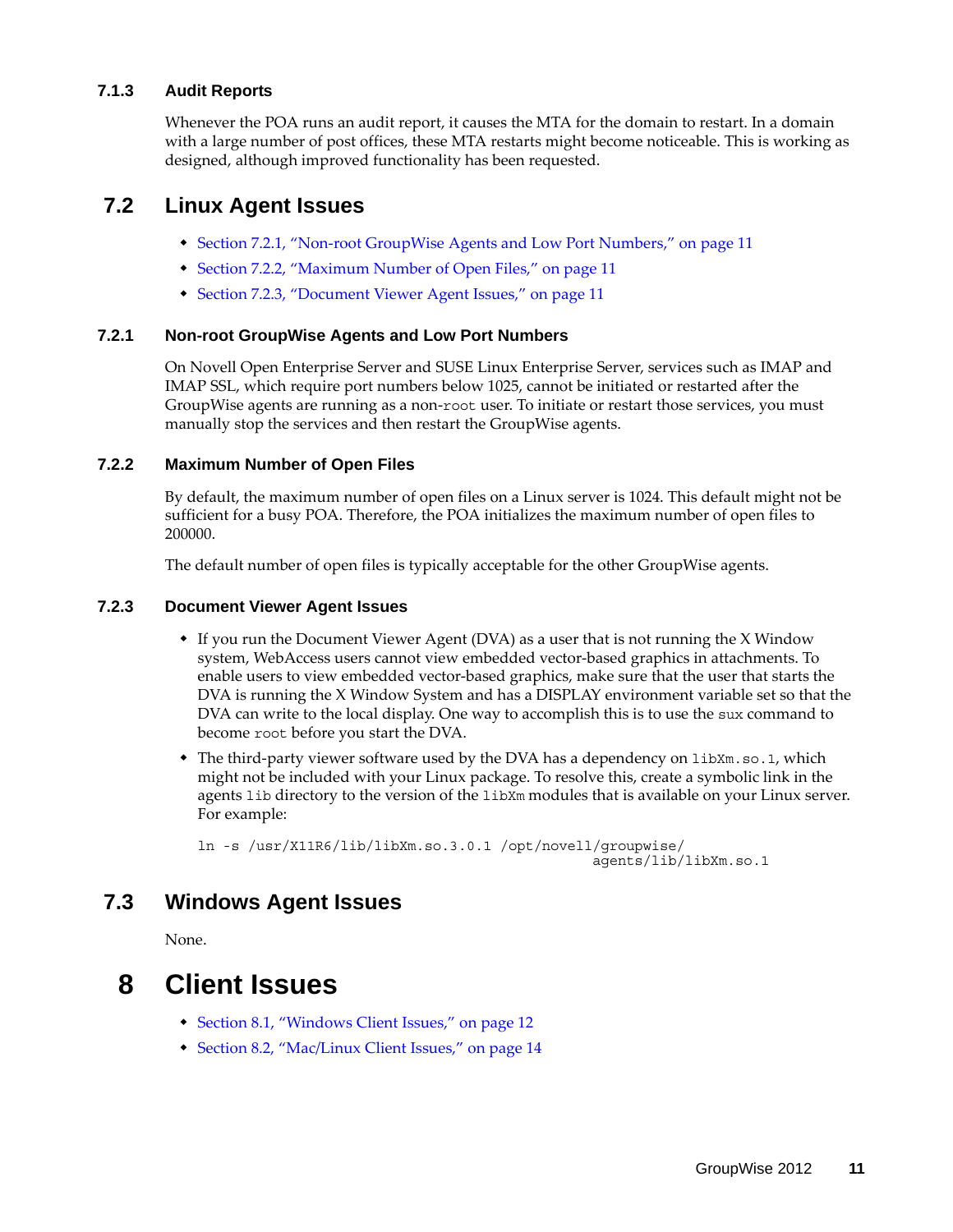# <span id="page-11-0"></span>**8.1 Windows Client Issues**

- [Section 8.1.1, "New Speller," on page 12](#page-11-1)
- [Section 8.1.2, "Caching Mode Issues," on page 12](#page-11-2)
- [Section 8.1.3, "Archiving over the Network," on page 13](#page-12-0)
- [Section 8.1.4, "GroupWise 8/GroupWise 2012 Compatibility," on page 13](#page-12-1)
- [Section 8.1.5, "GroupWise/Vibe Compatibility," on page 13](#page-12-2)
- [Section 8.1.6, "GroupWise/iFolder Compatibility," on page 13](#page-12-3)
- [Section 8.1.7, "Windows XP and Power Users," on page 13](#page-12-4)
- [Section 8.1.8, "Address Books Do Not Display in GroupWise When Installing GroupWise after](#page-13-2)  [Outlook 2003," on page 14](#page-13-2)
- [Section 8.1.9, "Word 2010 Not Supported as the GroupWise Text Editor," on page 14](#page-13-3)
- [Section 8.1.10, "JAWS Script Available," on page 14](#page-13-1)

### <span id="page-11-1"></span>**8.1.1 New Speller**

The GroupWise 2012 Windows client uses a new speller engine technology named Hunspell. You should not notice any difference in the "spell-as-you-type" mode. However, there are a few features available in the old Spell Checker dialog box that are no longer available.

- When the Spell Checker dialog box opens, it immediately begins spell checking.
- You can no longer check spelling in a paragraph, sentence, or by word.
- You can no longer add or manage multiple personal word lists from the Spell Checker dialog box. There is only one personal word list.

## <span id="page-11-2"></span>**8.1.2 Caching Mode Issues**

- [Section 8.1.2.1, "Reply Format," on page 12](#page-11-3)
- [Section 8.1.2.2, "Calendar Publishing," on page 12](#page-11-4)

### <span id="page-11-3"></span>8.1.2.1 Reply Format

You must be in Online mode in order to change the settings under *Tools > Options > Environment > Reply Format*. If you change them in Caching mode, the modified settings are gone when you start GroupWise again.

### <span id="page-11-4"></span>8.1.2.2 Calendar Publishing

You must be in Online mode in order to publish your main GroupWise Calendar. However, all personal calendars can be successfully published in Caching mode.

The URL for your main GroupWise Calendar that is generated in Caching mode is not recognizable to the Calendar Publishing Host. Therefore, if you publish your main GroupWise Calendar in Caching mode, it is not accessible to Internet users.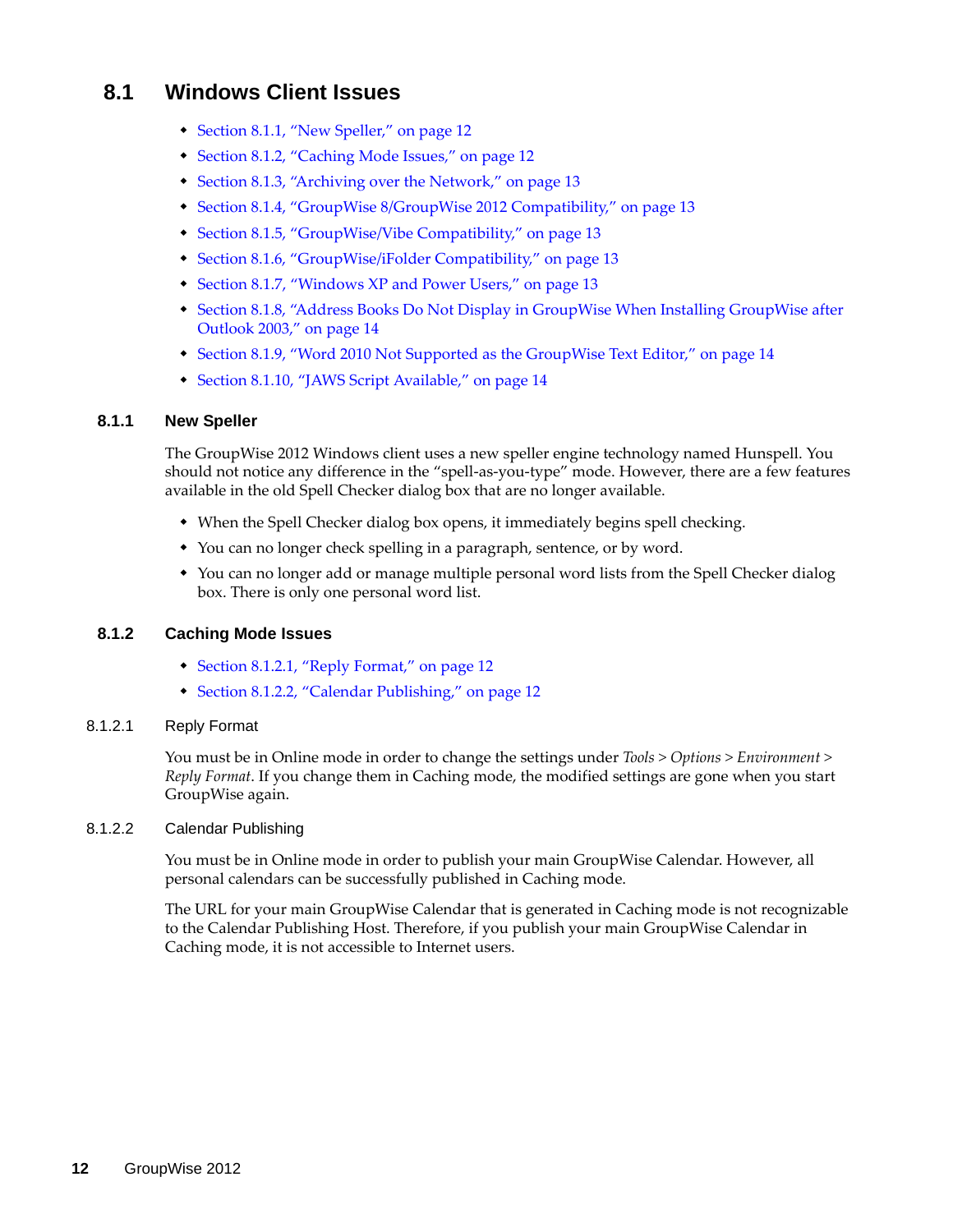### <span id="page-12-0"></span>**8.1.3 Archiving over the Network**

The recommended location for a Windows client user's archive is on his or her local workstation.

Creating an archive on a network drive is supported in the following two configurations:

 The Novell Map Network Drive feature of the Novell Client is used to map a network drive from the user's workstation to a Novell Open Enterprise (OES) Linux server or a NetWare server where the archive is located.

The OES Linux server must use NSS volumes, and you must use NCP access with cross-protocol locks enabled in order to ensure safe client access to the archive. The setup for Windows client access to an OES Linux server is the same as for Windows ConsoleOne access to an OES server. For setup instructions, see "Configuring the OES Linux Server for NCP Access from Windows" in "ConsoleOne Administration Tool" in the *GroupWise 2012 Administration Guide*.

• The Windows Map Network Drive feature is used to map a network drive from the user's workstation to an OES Linux server using Novell CIFS access.

Other configurations, including Samba on a SUSE Linux Enterprise Server (SLES) server, are not currently supported.

### <span id="page-12-1"></span>**8.1.4 GroupWise 8/GroupWise 2012 Compatibility**

GroupWise 8 Windows client users in Caching mode might see duplicate appointments from GroupWise 2012 users. The duplicate appointments occur if the GroupWise 2012 user modifies a recurring appointment. In Caching mode, the GroupWise 8 Windows client does not completely remove the original appointment from the Caching mailbox when the GroupWise 8 user accepts the modified appointment. As a result, both the original appointment and the modified appointment display in the GroupWise 8 Calendar.

This issue is resolved in GroupWise 8 Support Pack 3. You can also resolve it by updating GroupWise 8 users to GroupWise 2012.

## <span id="page-12-2"></span>**8.1.5 GroupWise/Vibe Compatibility**

If you use Novell Vibe with GroupWise, Vibe 3 or later is required for GroupWise 2012 integration.

### <span id="page-12-3"></span>**8.1.6 GroupWise/iFolder Compatibility**

Do not use iFolder with your GroupWise mailbox. For more information, see "GroupWise Files Become Corrupted in an iFolder" in "Troubleshooting" in the *[Novell iFolder Cross-Platform User Guide](http://www.novell.com/documentation/ifolderos/os_ifolder37_user/data/bookinfo.html)* (http://www.novell.com/documentation/ifolderos/os\_ifolder37\_user/data/bookinfo.html).

The issues involved with trying to use iFolder with GroupWise apply to using GroupWise with other directory synchronization applications such as Microsoft Offline Files. Do not use any of these applications with GroupWise.

### <span id="page-12-4"></span>**8.1.7 Windows XP and Power Users**

If you are a member of the Power Users group when you install the GroupWise Windows client, you cannot immediately uninstall the GroupWise Windows client in the Control Panel. You must follow these steps to uninstall:

- **1** Remove yourself from the Power Users group.
- **2** Log out of Windows.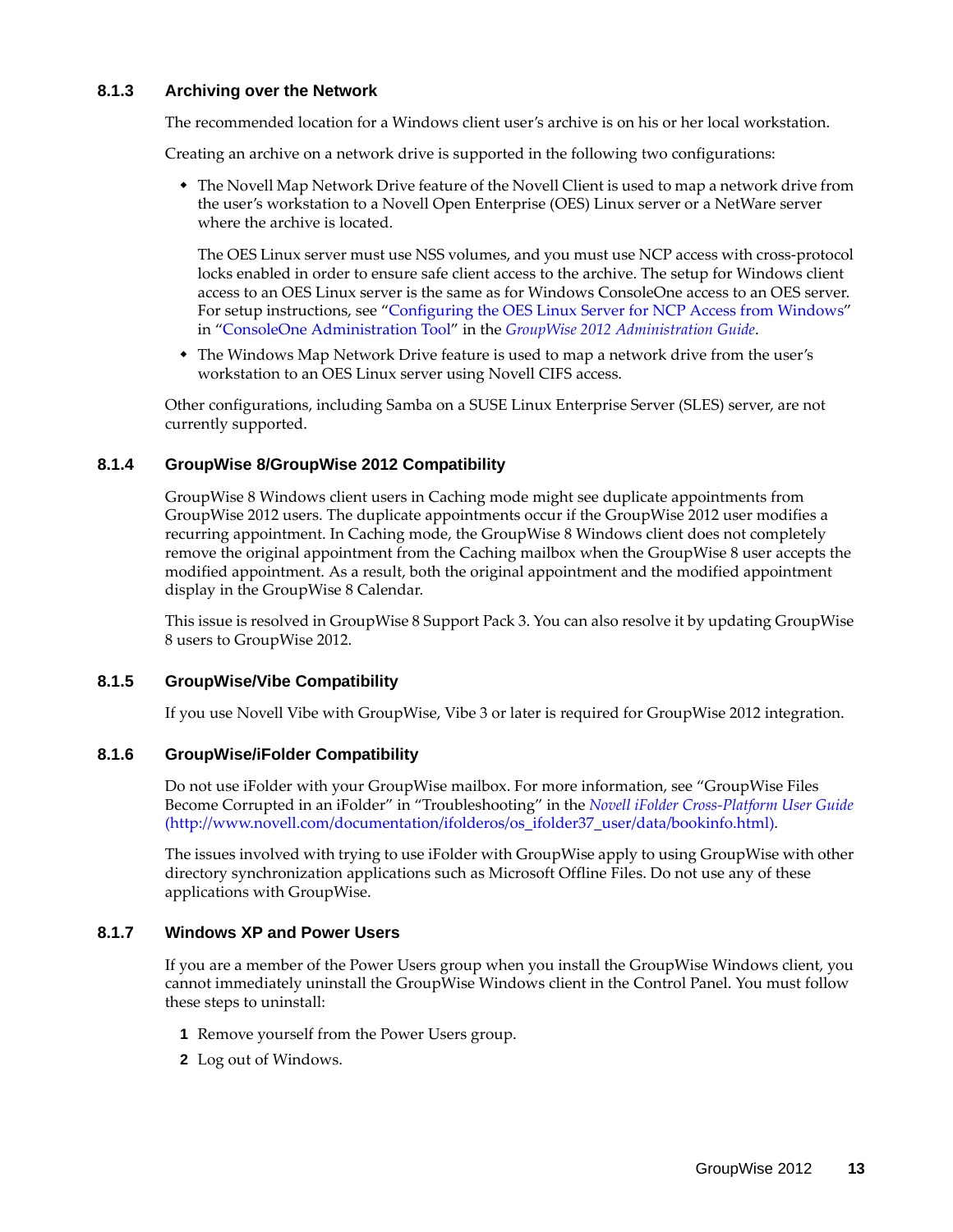- **3** Log back in to Windows.
- **4** Uninstall the GroupWise Windows client.

## <span id="page-13-2"></span>**8.1.8 Address Books Do Not Display in GroupWise When Installing GroupWise after Outlook 2003**

If you install Outlook, then install GroupWise, then uninstall Outlook, you must reinstall GroupWise in order to restore MAPI, which is uninstalled along with Outlook. To avoid this problem, uninstall Outlook before you install GroupWise.

### <span id="page-13-3"></span>**8.1.9 Word 2010 Not Supported as the GroupWise Text Editor**

The GroupWise Windows client allows you to use Microsoft Word or OpenOffice.org as the text editor for composing messages. Microsoft Word 2010 is not currently supported, although earlier versions of Word are fully supported. Microsoft Word 2010 will be supported in a future GroupWise release.

### <span id="page-13-1"></span>**8.1.10 JAWS Script Available**

Users of the JAWS screen reader can install the JAWS script available for GroupWise. Follow the instructions in the  $\clap{\text{client}}jaws\gtrap{\text{gw}}jaws\,$  readme.txt file to install the JAWS script and other files on your workstation.

If you encounter Section 508 accessibility issues in the GroupWise 2012 Windows client, continue to use the GroupWise 8 Windows client. Section 508 accessibility issues will be addressed in the next major GroupWise release.

# <span id="page-13-0"></span>**8.2 Mac/Linux Client Issues**

- [Section 8.2.1, "GroupWise 8 Mac/Linux Client with GroupWise 2012," on page 14](#page-13-4)
- [Section 8.2.2, "Mac Client Performance Improvement," on page 14](#page-13-5)
- [Section 8.2.3, "Indexing Limitation of the Mac Client in Caching Mode," on page 15](#page-14-0)
- [Section 8.2.4, "Sound Device Issue," on page 15](#page-14-1)
- [Section 8.2.5, "Linux Client Package Dependencies," on page 15](#page-14-2)
- \* [Section 8.2.6, "Problem Displaying Flash Content in Web Panels," on page 15](#page-14-3)
- [Section 8.2.7, "KDE Integration with the Linux Client," on page 15](#page-14-4)
- [Section 8.2.8, "Running as root in Caching Mode," on page 16](#page-15-1)
- [Section 8.2.9, "Archiving Over the Network," on page 16](#page-15-2)
- [Section 8.2.10, "No Progress Bar Displayed When a Database Is Rebuilt," on page 16](#page-15-0)

## <span id="page-13-4"></span>**8.2.1 GroupWise 8 Mac/Linux Client with GroupWise 2012**

Novell is currently formulating a long-term GroupWise Mac/Linux client strategy. In the interim, the GroupWise 8 Mac/Linux client has been included in GroupWise 2012. Although no enhancements have been made to this client, it is completely compatible with a post office that has been updated to GroupWise 2012.

### <span id="page-13-5"></span>**8.2.2 Mac Client Performance Improvement**

To improve the performance of the GroupWise Mac client:

**1** Edit the following file: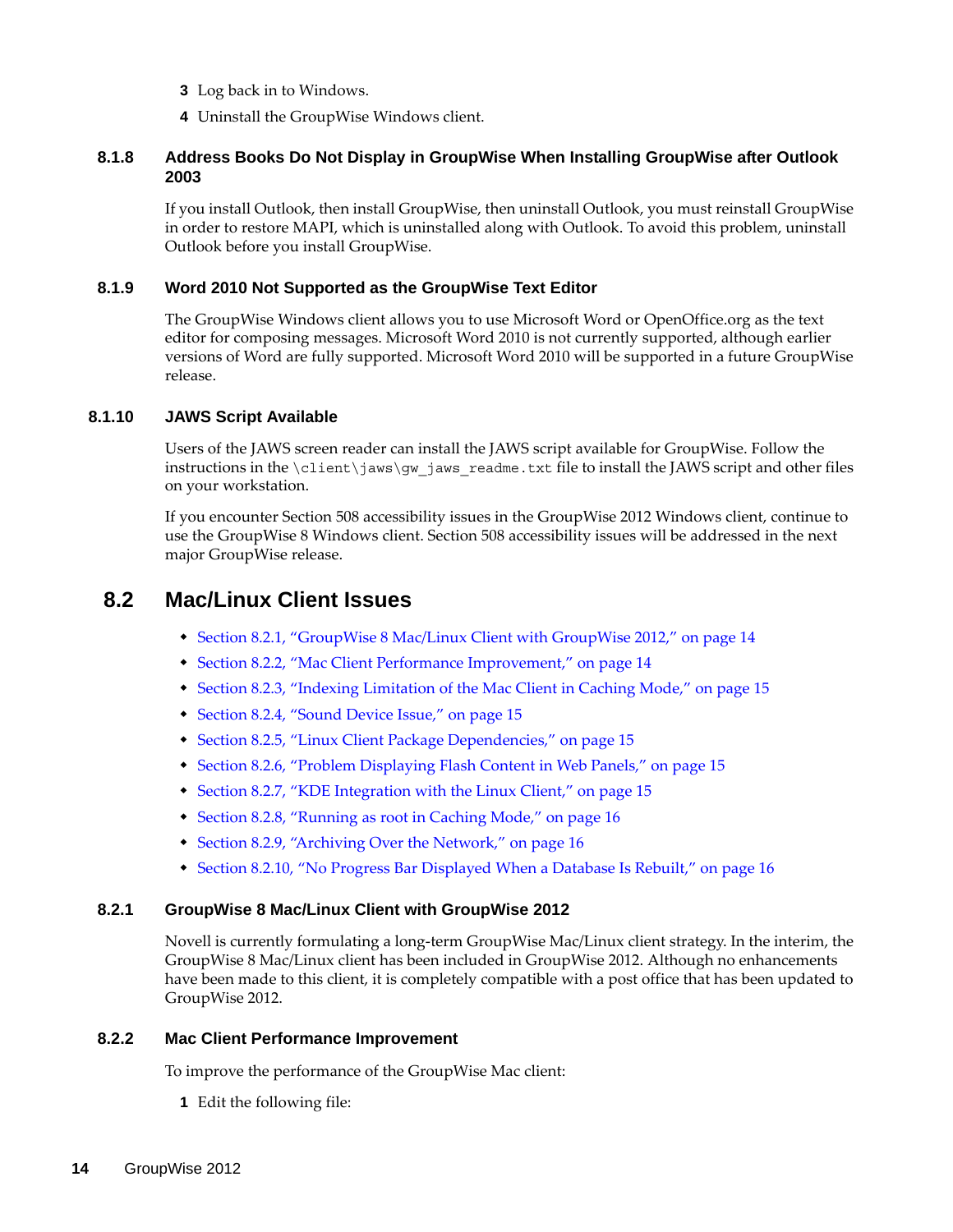GroupWise.app\Contents\Info.plist

**2** Locate the following line:

<string>-Xms64m -Xmx256m</string>

**3** Increase the default memory settings to:

<string>-Xms128m -Xmx512m</string>

**4** Save the file, then restart the Mac client.

### <span id="page-14-0"></span>**8.2.3 Indexing Limitation of the Mac Client in Caching Mode**

Attachments are not indexed by the Mac client in Caching mode. Therefore, in Caching mode, the Find feature does not locate words in attachments.

The module that provides attachment indexing is not currently available on the Mac. If you change to Online mode, the POA handles this indexing, so in Online mode, the Find feature can locate words in attachments.

### <span id="page-14-1"></span>**8.2.4 Sound Device Issue**

The Mac/Linux client currently requires exclusive access to the sound device in your workstation. As a result, if Notify is turned on and configured to play a sound for notifications or alarms, other programs cannot use the sound device as long as Notify is running. Novell is awaiting a Sun Java fix in order to resolve this problem.

### <span id="page-14-2"></span>**8.2.5 Linux Client Package Dependencies**

Depending on the Linux version on your workstation, you might need to install the following packages to resolve dependencies for the GroupWise Linux client:

- Open Motif 2.2 or later
- The GIMP Toolkit (GTK) 2 or later
- libstdc++33 or later

Typically, these packages are part of your base Linux operating system.

## <span id="page-14-3"></span>**8.2.6 Problem Displaying Flash Content in Web Panels**

In the GroupWise Linux client, if you display a Web page that includes Flash content, and if you have Adobe Flash Player 9 installed in your Web browser, the GroupWise Linux client might crash. Install the latest Service Pack for SUSE Linux Enterprise Desktop to resolve the problem. This Service Pack includes an updated version of Flash Player 9, where the problem no longer occurs.

### <span id="page-14-4"></span>**8.2.7 KDE Integration with the Linux Client**

By default, KDE applications like Konqueror do not launch the Linux GroupWise client when a mailto link is selected. To configure KDE applications to work with the GroupWise Linux client, see TID 7001213, "Configuring KDE Applications to Launch GroupWise" in the [Novell Support](http://www.novell.com/support)  [Knowledgebase](http://www.novell.com/support) (http://www.novell.com/support).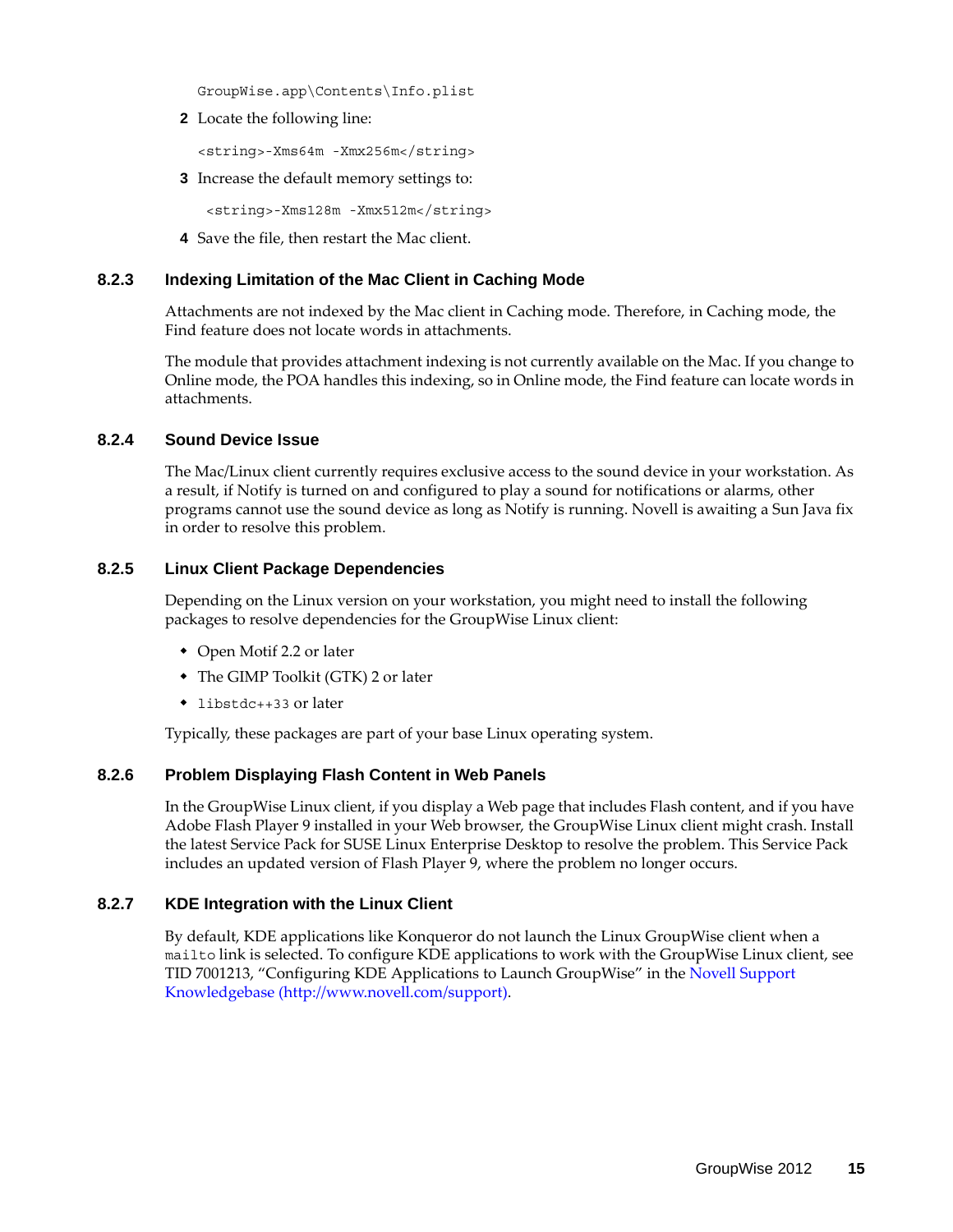## <span id="page-15-1"></span>**8.2.8 Running as root in Caching Mode**

If you run the Linux client in Caching mode as root, you might encounter synchronization problems with your master mailbox when you next run as a regular user. If pending requests from the root session remain when you log in as a regular user, regular user requests are backed up behind the root requests, which cannot be processed while you are logged in as a regular user.

To resolve any problems, run the client as root again so that all messages are synchronized, then run as a regular user thereafter to prevent further problems.

## <span id="page-15-2"></span>**8.2.9 Archiving Over the Network**

The required location for a Mac/Linux client user's archive is on his or her local workstation. Creating an archive on a network drive is not currently supported.

## <span id="page-15-0"></span>**8.2.10 No Progress Bar Displayed When a Database Is Rebuilt**

When you are prompted to rebuild your mailbox, there is no progress indicator displayed during the rebuild process.

# **9 WebAccess Issues**

- [Section 9.1, "General WebAccess Issues," on page 16](#page-15-3)
- [Section 9.2, "Linux WebAccess Issues," on page 18](#page-17-4)
- [Section 9.3, "Windows WebAccess Issues," on page 19](#page-18-0)

# <span id="page-15-3"></span>**9.1 General WebAccess Issues**

- [Section 9.1.1, "Gray Page instead of WebAccess Login Window," on page 16](#page-15-4)
- [Section 9.1.2, "Shared Folder Notification Issue," on page 17](#page-16-2)
- [Section 9.1.3, "Password Changing with LDAP Authentication," on page 17](#page-16-0)
- [Section 9.1.4, "Deleted Recipients," on page 17](#page-16-1)
- [Section 9.1.5, "WebPublisher Availability," on page 18](#page-17-0)
- [Section 9.1.6, "WebAccess User Interface Customization," on page 18](#page-17-1)
- [Section 9.1.7, "WebAccess Monitoring," on page 18](#page-17-2)
- [Section 9.1.8, "Preventing Web Server Directory Browsing," on page 18](#page-17-3)

## <span id="page-15-4"></span>**9.1.1 Gray Page instead of WebAccess Login Window**

Occasionally, after you update the WebAccess software, the WebAccess URL displays a gray page instead of the WebAccess Login window. The problem occurs when you install multiple GroupWise Web applications in quick succession. It is possible for one Web application installation to be incomplete when the next one starts, which results in an unusable installation.

To prevent the problem, display each Web application in your Web browser before you install the next application:

http://*web\_server\_address*/gw/webacc http://*web\_server\_address*/gwcal/admin http://*web\_server\_address*/gwmon/gwmonitor

To resolve the problem after it has occurred:

**1** Stop Tomcat.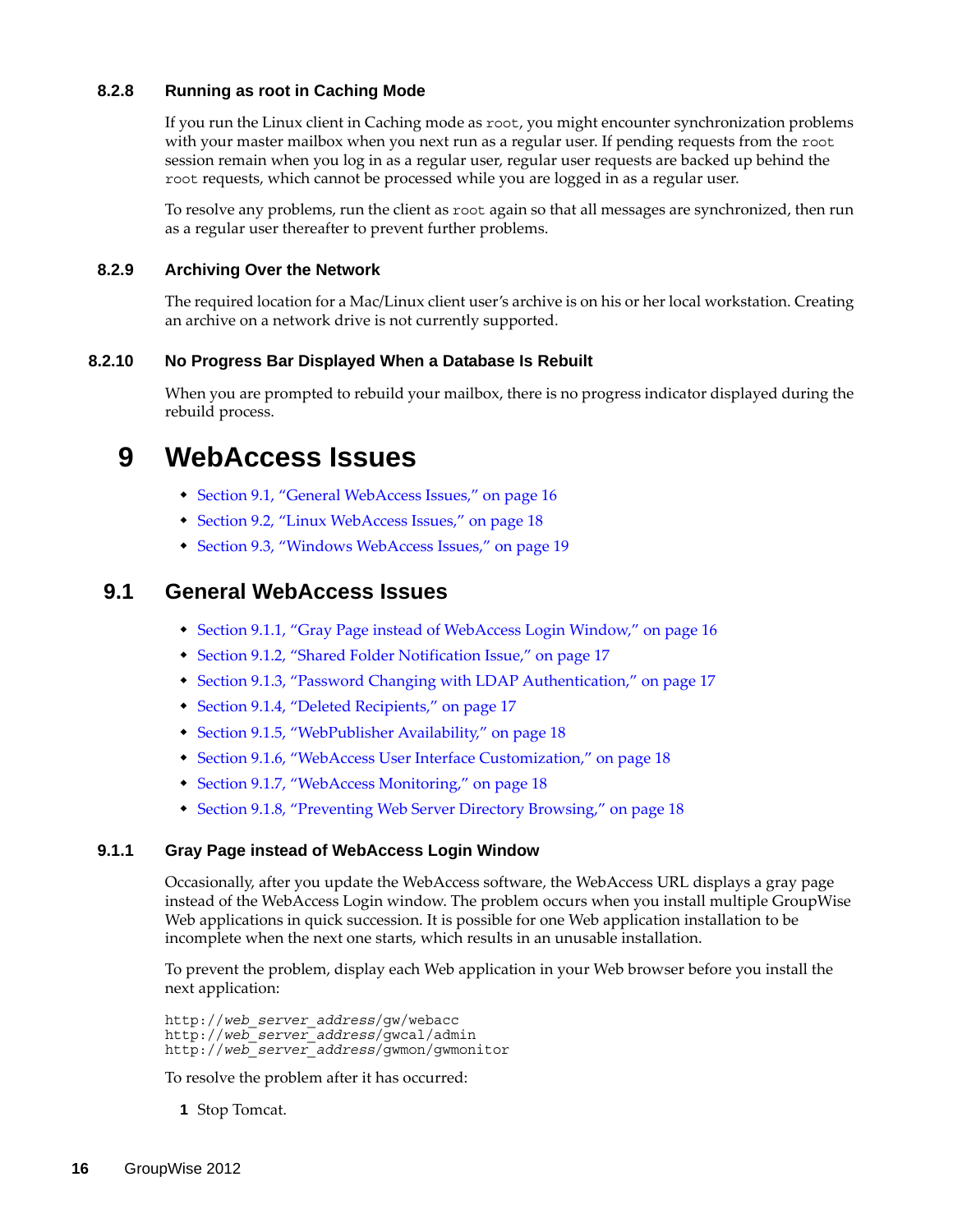| OES 2 and SLES 10 retomeat5 stop  |                                                                          |
|-----------------------------------|--------------------------------------------------------------------------|
| OES 11 and SLES 11 retomeat6 stop |                                                                          |
| Windows                           | 1. At the Windows server, click Start > Administrative Tools > Services. |
|                                   | 2. Right-click Tomcat 6, then click Stop.                                |

**2** Remove the gw directory from the Tomcat installation.

| Tomcat on OES 2:                                      | /var/opt/novell/tomcat5/webapps/gw |
|-------------------------------------------------------|------------------------------------|
| Tomcat on SLES 10:                                    | /srv/www/tomcat5/base/webapps/qw   |
| Tomcat on OES 11 and SLES 11: /srv/tomcat6/webapps/qw |                                    |
| Tomcat on Windows                                     | $c:\Novell\tomcat6\webapps\qw$     |

**3** Restart Tomcat.

| OES 2 and SLES 10                  | rctomcat5 start                                                          |
|------------------------------------|--------------------------------------------------------------------------|
| OES 11 and SLES 11 retomeat6 start |                                                                          |
| <b>Windows</b>                     | 1. At the Windows server, click Start > Administrative Tools > Services. |
|                                    | 2. Right-click Tomcat 6, then click Start.                               |

This re-creates the gw directory structure, which ensures that all files are correctly extracted from the gw.war file.

### <span id="page-16-2"></span>**9.1.2 Shared Folder Notification Issue**

Starting with GroupWise 2012, you can share folder trees. In the GroupWise Windows client, the shared folder notification for the folder tree arrives as a single notification. In WebAccess, you receive a shared folder notification for each folder in the shared folder tree. In a large folder tree, this could result in a large number of shared folder notifications.

Multiple shared folder notifications for folder trees shared in GroupWise 2012 occur in GroupWise 8 in both the Windows client and in WebAccess.

## <span id="page-16-0"></span>**9.1.3 Password Changing with LDAP Authentication**

If your mailbox is located in a post office where LDAP authentication is enabled, WebAccess seems to allow you to change your password, but your password is not actually changed. LDAP authentication uses your network password to access your GroupWise mailbox, rather than a GroupWise password. WebAccess cannot change your network password. You must change your network password outside of WebAccess.

## <span id="page-16-1"></span>**9.1.4 Deleted Recipients**

In WebAccess, if you delete recipients from the *To*, *CC*, or *BC* fields of an item after the item has been manually saved or auto-saved, and then send the item before the item is saved again, the deleted recipients still display in the properties of the sent item. However, the item is not actually sent to the deleted recipients.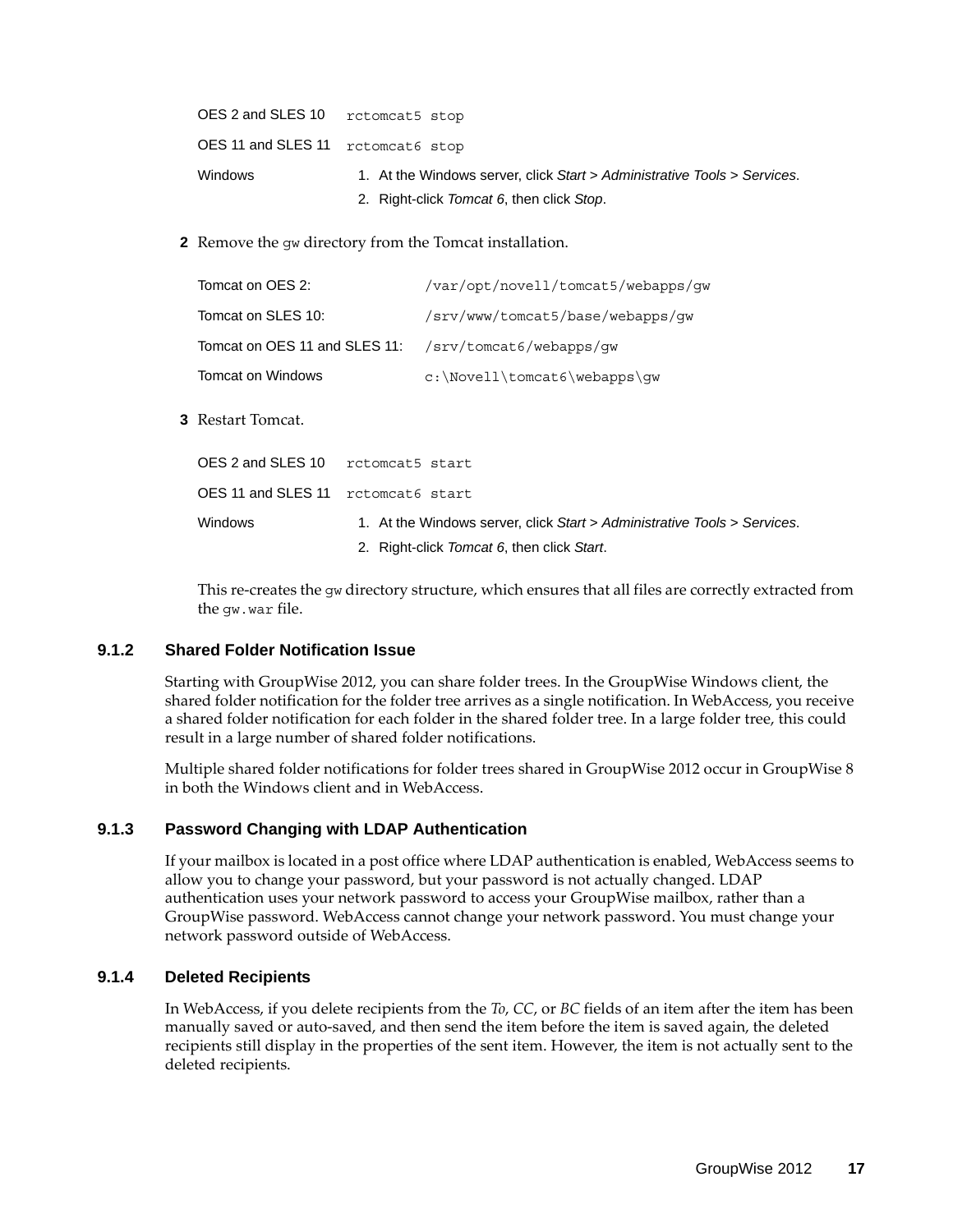### <span id="page-17-0"></span>**9.1.5 WebPublisher Availability**

WebPublisher is not part of GroupWise 2012. To continue using WebPublisher, you must maintain a GroupWise 8 domain with GroupWise 8 WebAccess to support your WebPublisher needs until comparable functionality becomes available in the future.

### <span id="page-17-1"></span>**9.1.6 WebAccess User Interface Customization**

In GroupWise 8, you could customize the WebAccess interface. As a result of the substantial rearchitecting that took place for GroupWise 2012 WebAccess, this functionality is not currently available. It will be reinstated in a future release.

### <span id="page-17-2"></span>**9.1.7 WebAccess Monitoring**

Starting in GroupWise 2012, the WebAccess Application communicates directly with the POA, and the WebAccess Agent is no longer needed. As a result, WebAccess cannot be monitored by GroupWise Monitor, because Monitor communicates with agents, not with Web applications.

### <span id="page-17-3"></span>**9.1.8 Preventing Web Server Directory Browsing**

If your Web server is configured to allow directory browsing, a user can access the /com directory of your Web server and browse downward from there. There is no confidential information located in any of the directories that are accessible in this manner.

However, if you want to prevent access, you can change the configuration of your Web server. For example, if you are using Apache, you can modify the httpd.conf file to remove the access that is provided by default. Locate the section that provides directory options for the htdocs directory. Either remove the Indexes option from the Options directive or place a minus (-) in front of it. Restart Apache to put the change into effect.

# <span id="page-17-4"></span>**9.2 Linux WebAccess Issues**

- [Section 9.2.1, "WebAccess Installation Security," on page 18](#page-17-5)
- [Section 9.2.2, "WebAccess Update Issue," on page 18](#page-17-6)

### <span id="page-17-5"></span>**9.2.1 WebAccess Installation Security**

During installation, the Linux WebAccess Installation program requires access to eDirectory by way of LDAP authentication. The LDAP Group object includes an option named *Require TLS for Simple Binds with Password*, which is enabled by default. With this option enabled, you must provide the LDAP server's trusted root certificate, which must be exported from the LDAP server, in order for LDAP authentication to take place (typically on port 636) during installation of WebAccess.

Unless you already have SSL set up, an easier alternative is to disable *Require TLS for Simple Binds with Passwords* in ConsoleOne, which allows LDAP authentication to take place using clear text (typically on port 389), during installation of WebAccess. After disabling the option, restart eDirectory, install WebAccess, then re-enable *Require TLS for Simple Binds with Password* and restart eDirectory again.

### <span id="page-17-6"></span>**9.2.2 WebAccess Update Issue**

If you update an existing WebAccess installation to GroupWise 2012, you must use both the *Install* and *Configure* options in the GroupWise Installation program in order for the GroupWise 2012 version of the WebAccess Application to be installed and configured correctly. If you do not run the *Configure* option, you continue to run the old WebAccess Application, not the GroupWise 2012 version.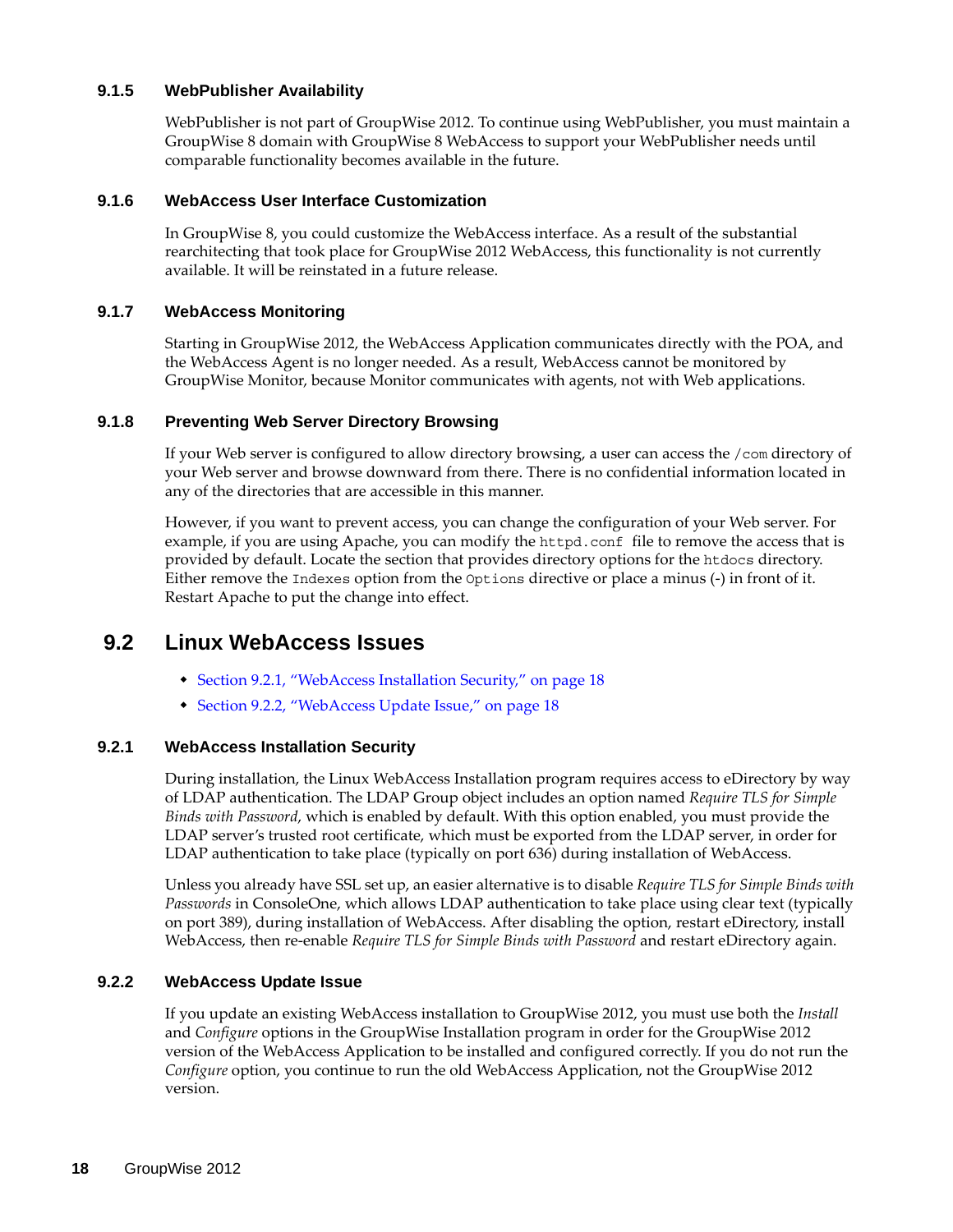# <span id="page-18-0"></span>**9.3 Windows WebAccess Issues**

- [Section 9.3.1, "Installation on 64-bit Windows Server 2008," on page 19](#page-18-2)
- [Section 9.3.2, "Novell iManager Compatibility on Windows," on page 19](#page-18-1)

## <span id="page-18-2"></span>**9.3.1 Installation on 64-bit Windows Server 2008**

On Windows, WebAccess requires ISAPI support. ISAPI support is no longer installed by default when you install Windows Server 2008 and Internet Information Services (IIS). Ideally, you should select ISAPI support during the installation of IIS. However, if you are installing WebAccess on Windows Server 2008 and ISAPI support is not yet installed, you can add it after the fact.

- **1** In Windows Server Manager, expand *Roles*, then right-click *Web Server (IIS)*.
- **2** In the *Role Services* section, click *Add Role Services*.
- **3** Select *Application Development*, select *ISAPI Extensions* and *ISAPI Filters*, then click *Install*.
- **4** (Conditional) If you installed the GroupWise WebAccess Application before you installed ISAPI support, reinstall the GroupWise WebAccess Application.

The WebAccess Installation program restarts Tomcat and IIS to put the ISAPI changes into effect.

## <span id="page-18-1"></span>**9.3.2 Novell iManager Compatibility on Windows**

Do not install WebAccess and Novell iManager on the same Windows 2003/2008 server. Because WebAccess installs and configures its own Tomcat and Jakarta connector, it must be installed on a server where Tomcat is not already in use by another program. If they are installed on the same server, either WebAccess or iManager does not work.

# **10 Internet Agent Issues**

- [Section 10.1, "General Internet Agent Issues," on page 19](#page-18-3)
- [Section 10.2, "Linux Internet Agent Issues," on page 20](#page-19-0)
- [Section 10.3, "Windows Internet Agent Issues," on page 20](#page-19-1)

# <span id="page-18-3"></span>**10.1 General Internet Agent Issues**

[Section 10.1.1, "Functionality of the --msstu Switch," on page 19](#page-18-4)

# <span id="page-18-4"></span>**10.1.1 Functionality of the --msstu Switch**

The --msstu switch replaces spaces with underscores (\_) in the email address of the sender, but not in the addresses of recipients. This is working as designed.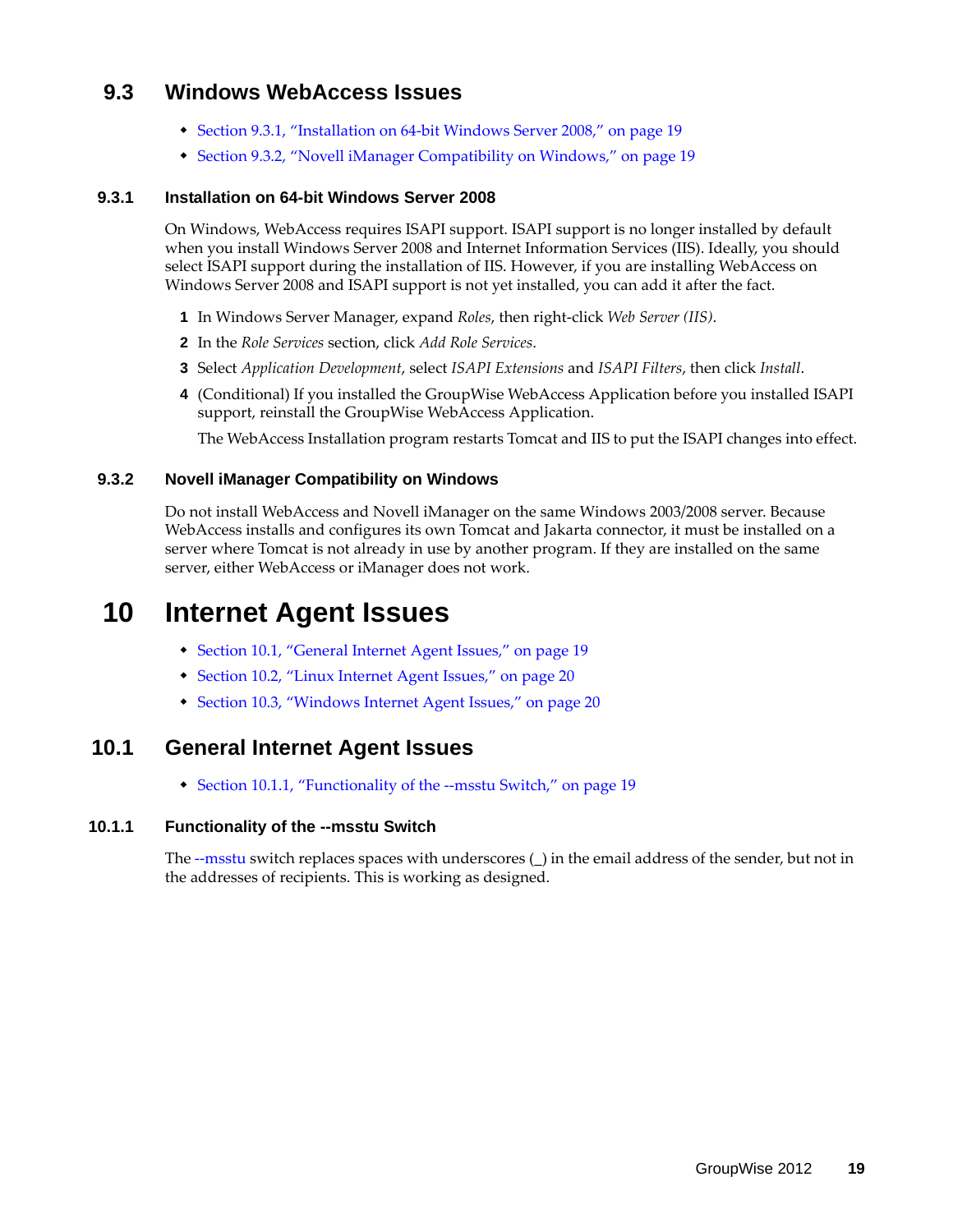# <span id="page-19-0"></span>**10.2 Linux Internet Agent Issues**

[Section 10.2.1, "Internet Agent Installation Security," on page 20](#page-19-2)

## <span id="page-19-2"></span>**10.2.1 Internet Agent Installation Security**

During installation, the Linux Internet Agent Installation program requires access to eDirectory by way of LDAP authentication. The LDAP Group object includes an option named *Require TLS for Simple Binds with Password*, which is enabled by default. With this option enabled, you must provide the LDAP server's trusted root certificate, which must be exported from the LDAP server, in order for LDAP authentication to take place (typically on port 636) during installation of the Internet Agent.

Unless you already have SSL set up, an easier alternative is to disable *Require TLS for Simple Binds with Passwords in ConsoleOne*, which allows LDAP authentication to take place using clear text (typically on port 389), during installation of the Internet Agent. After disabling the option, restart eDirectory, install the Internet Agent, then re-enable *Require TLS for Simple Binds with Password* and restart eDirectory again.

# <span id="page-19-1"></span>**10.3 Windows Internet Agent Issues**

None.

# **11 Calendar Publishing Host Issues**

- [Section 11.1, "General Calendar Publishing Host Issues," on page 20](#page-19-3)
- [Section 11.2, "Linux Calendar Publishing Host Issues," on page 21](#page-20-0)
- [Section 11.3, "Windows Calendar Publishing Host Issues," on page 21](#page-20-1)

# <span id="page-19-3"></span>**11.1 General Calendar Publishing Host Issues**

- [Section 11.1.1, "Calendar Publishing Host Name Required During Installation," on page 20](#page-19-4)
- [Section 11.1.2, "Attachments Not Published," on page 20](#page-19-5)

## <span id="page-19-4"></span>**11.1.1 Calendar Publishing Host Name Required During Installation**

The Calendar Publishing Host Installation program prompts for the name of the Calendar Publishing Host. If you are updating an existing Calendar Publishing Host installation, the Calendar Publishing Host name must match the name provided in ConsoleOne under *Tools > GroupWise System Operations > Web Calendar Publishing Hosts*. The name must be specified identically in both places, including spacing and capitalization. If the names do not match, the Calendar Publishing Host cannot function.

## <span id="page-19-5"></span>**11.1.2 Attachments Not Published**

If calendar items include attachments, the attachments are not published to the Web, but the calendar items themselves are still successfully published.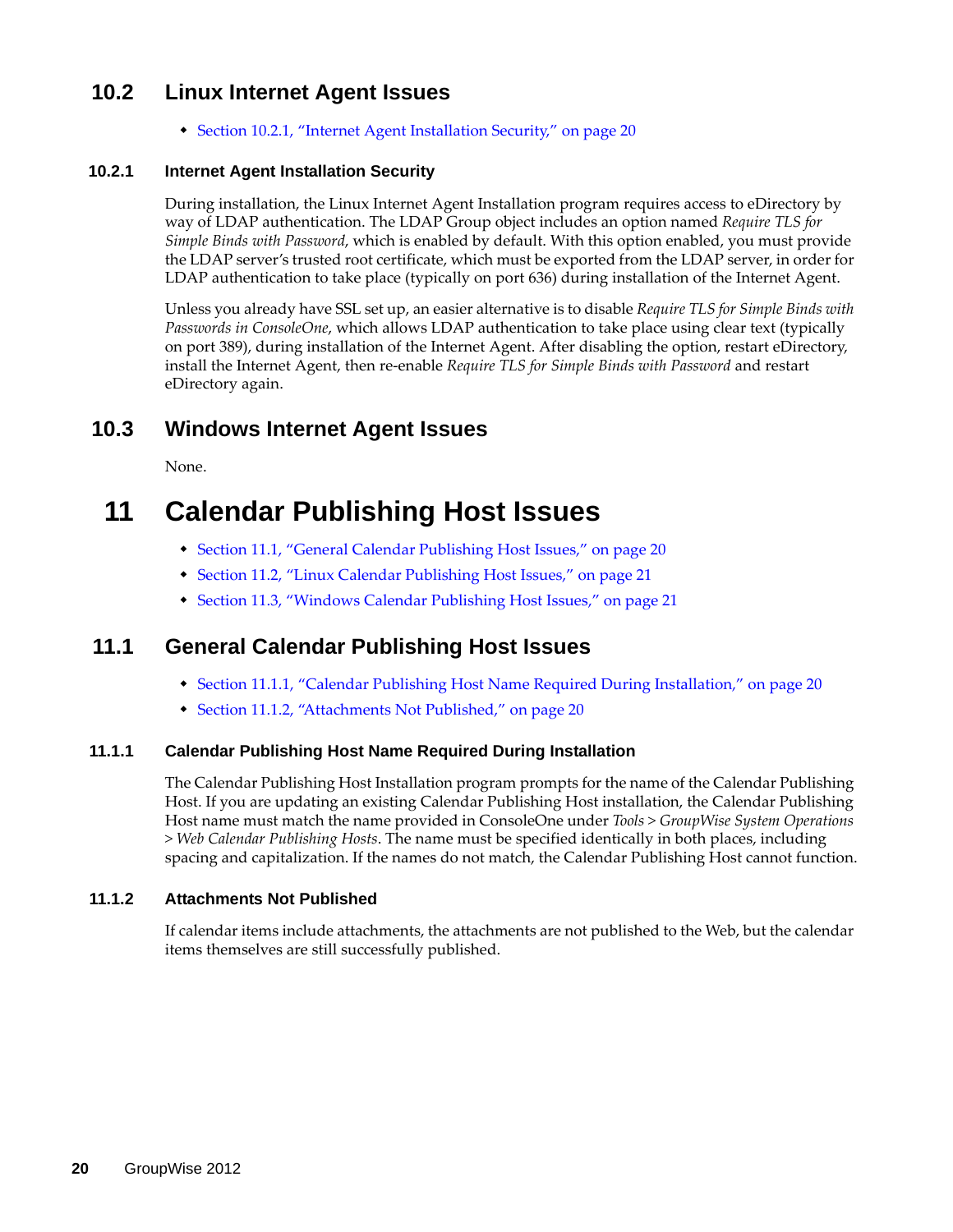# <span id="page-20-0"></span>**11.2 Linux Calendar Publishing Host Issues**

[Section 11.2.1, "Linux Calendar Publishing Host Issues Shared with WebAccess," on page 21](#page-20-2)

# <span id="page-20-2"></span>**11.2.1 Linux Calendar Publishing Host Issues Shared with WebAccess**

The Calendar Publishing Host and WebAccess share a substantial amount of functionality. The following WebAccess issues also pertain to the Calendar Publishing Host:

[Section 9.2.1, "WebAccess Installation Security," on page 18](#page-17-5) [Section 9.2.2, "WebAccess Update Issue," on page 18](#page-17-6)

# <span id="page-20-1"></span>**11.3 Windows Calendar Publishing Host Issues**

None.

# **12 Monitor Issues**

- [Section 12.1, "General Monitor Issues," on page 21](#page-20-3)
- [Section 12.2, "Windows Monitor Issues," on page 21](#page-20-4)
- [Section 12.3, "Linux Monitor Issues," on page 22](#page-21-0)

# <span id="page-20-3"></span>**12.1 General Monitor Issues**

- [Section 12.1.1, "Restoring Monitor Settings after Reinstallation," on page 21](#page-20-5)
- [Section 12.1.2, "Monitor Agent SSL Configuration," on page 21](#page-20-6)

# <span id="page-20-5"></span>**12.1.1 Restoring Monitor Settings after Reinstallation**

Monitor settings are stored in the monitor. xml file in the Monitor installation directory. Agent groups are also stored in this file. If you reinstall the Monitor software, the monitor.xml file is backed up as monitor.001. To restore previous Monitor settings and agent groups, remove the newly installed monitor.xml file and rename monitor.001 to monitor.xml.

# <span id="page-20-6"></span>**12.1.2 Monitor Agent SSL Configuration**

If you want to enable SSL by using the Monitor Agent /httpssl and /httpcertfile switches, the certificate file must be in PEM format. This differs from the other GroupWise agents, which take a .b64 public certificate file and a .key private key file. The PEM format combines the certificate and key in a single file.

# <span id="page-20-4"></span>**12.2 Windows Monitor Issues**

None.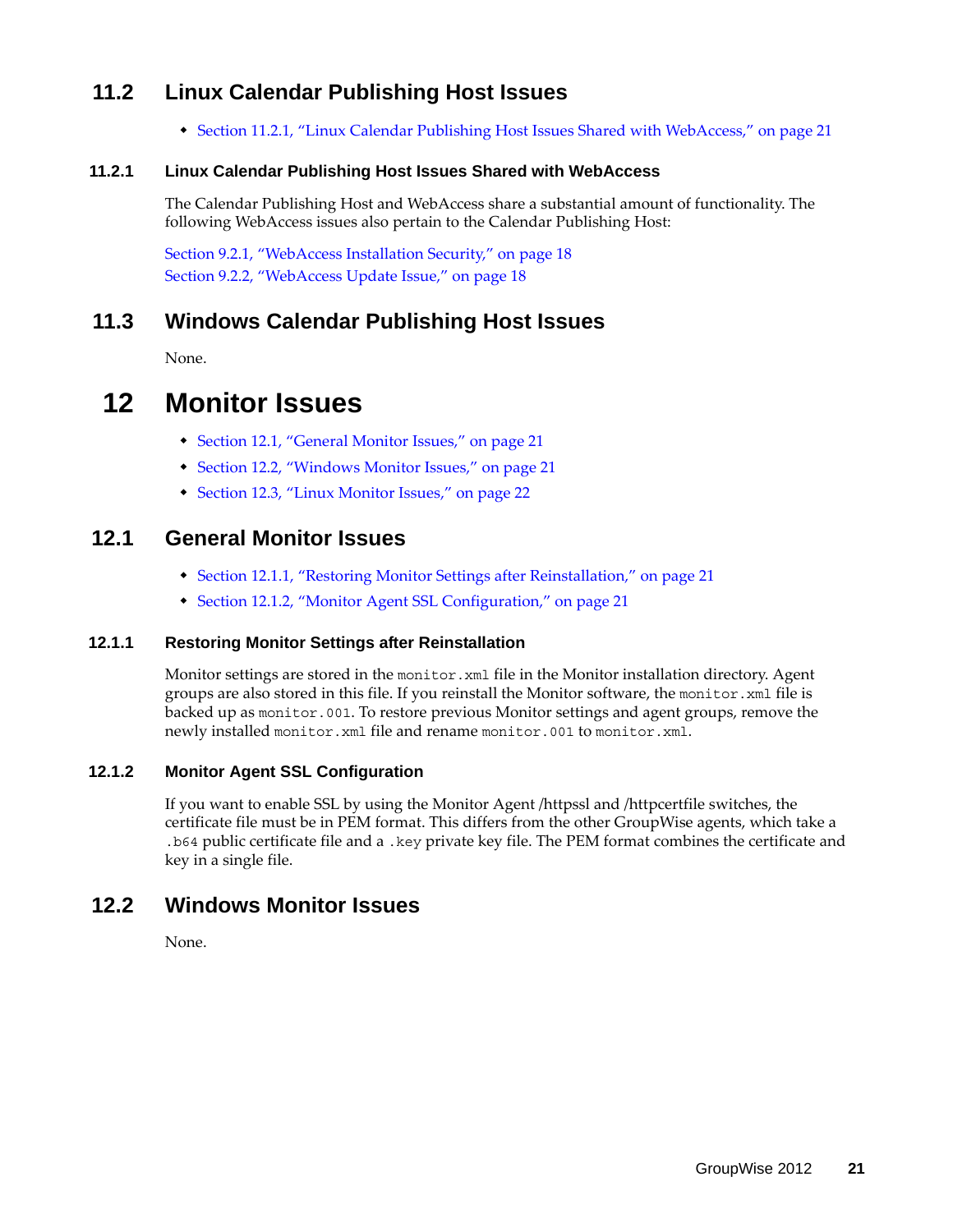# <span id="page-21-0"></span>**12.3 Linux Monitor Issues**

[Section 12.3.1, "Linux Monitor Issues Shared with WebAccess," on page 22](#page-21-1)

## <span id="page-21-1"></span>**12.3.1 Linux Monitor Issues Shared with WebAccess**

Monitor and WebAccess share a substantial amount of functionality. The following WebAccess issues also pertain to Monitor:

[Section 9.2.1, "WebAccess Installation Security," on page 18](#page-17-5) [Section 9.2.2, "WebAccess Update Issue," on page 18](#page-17-6)

# **13 International Issues**

- [Section 13.1, "General International Issues," on page 22](#page-21-2)
- [Section 13.2, "Linux International Issues," on page 23](#page-22-0)
- [Section 13.3, "Windows International Issues," on page 25](#page-24-0)

# <span id="page-21-2"></span>**13.1 General International Issues**

- [Section 13.1.1, "Double-Byte Character Restrictions," on page 22](#page-21-3)
- [Section 13.1.2, "Linux Agent Server Consoles," on page 22](#page-21-4)
- [Section 13.1.3, "WebAccess Attachments with Extended Characters in File Names," on page 23](#page-22-1)
- [Section 13.1.4, "Published Calendars with Extended Characters in File Names," on page 23](#page-22-2)
- [Section 13.1.5, "Turkish Availability," on page 23](#page-22-3)
- [Section 13.1.6, "Hebrew Not Available," on page 23](#page-22-4)

## <span id="page-21-3"></span>**13.1.1 Double-Byte Character Restrictions**

- Do not use double-byte characters in directory names and file names.
- Do not use double-byte characters in user passwords. The Change GroupWise Password dialog box in ConsoleOne currently allows entry of double-byte characters. However, the GroupWise client login does not allow entry of double-byte characters in passwords, so a user who was assigned a password with double-byte characters in ConsoleOne cannot type the double-byte characters when attempting to log in to GroupWise.

## <span id="page-21-4"></span>**13.1.2 Linux Agent Server Consoles**

If you start an individual GroupWise agent in a language other than English with a command like the following:

./gwmta --show @provo.mta

you must turn off UTF-8 in order for the agent server console to display properly.

To turn off UTF-8 for the Linux server:

- **1** In YaST, click *System > Language > Details*.
- **2** Deselect *UTF-8 Encoding*, then click *OK*.
- **3** Click *Accept* to save the new setting, then reboot the Linux server.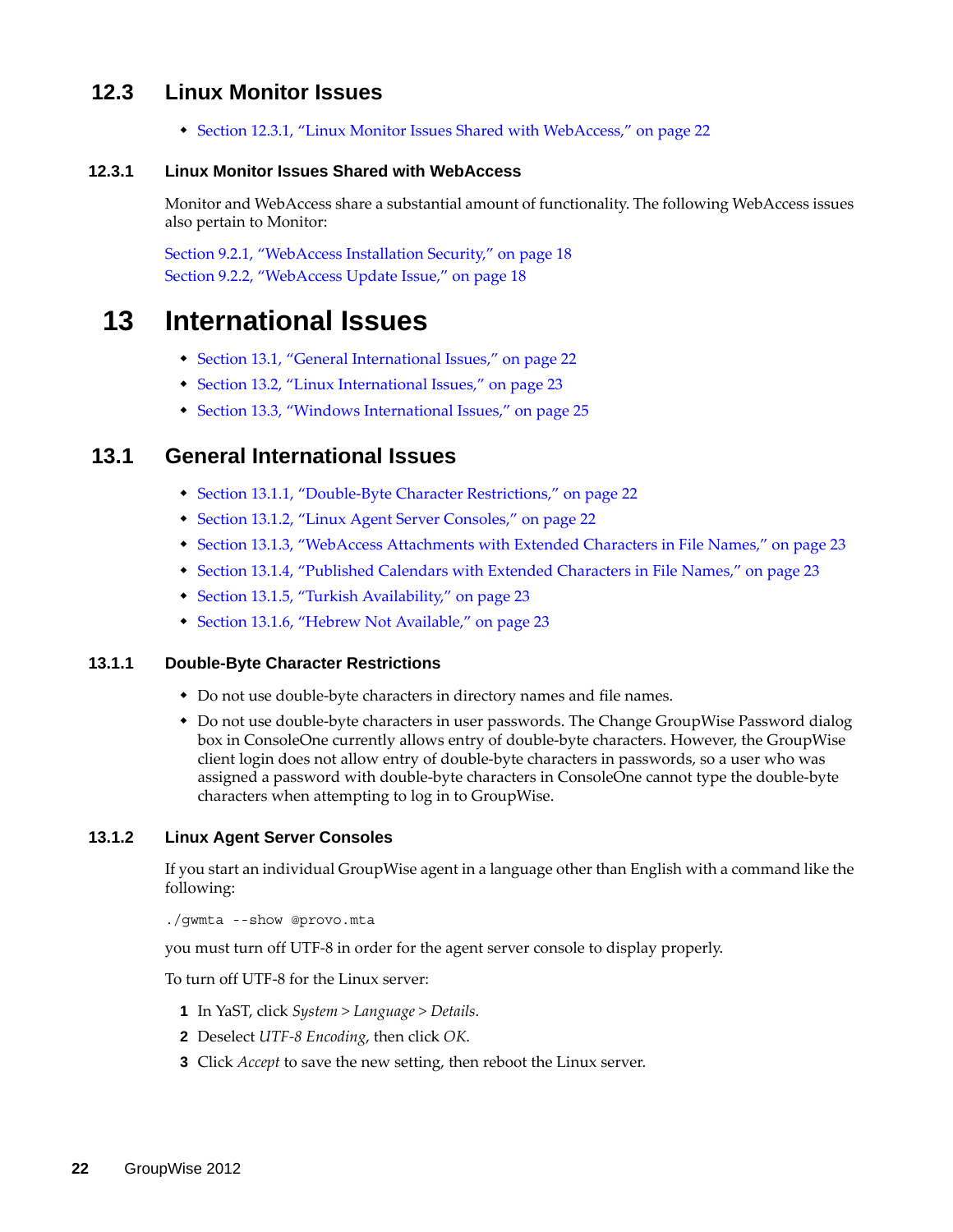If you do not want to turn off UTF-8 for the server, you can use the grpwise script to start the agents, because it turns off UTF-8 automatically when it starts the agents. However, by default, the grpwise script starts the agents as daemons, without the user interface provided by the --show switch. To configure the grpwise script to start the agents with a user interface, see "Starting the Linux Agents as Daemons" in "Installing GroupWise Agents" in the *GroupWise 2012 Installation Guide*.

### <span id="page-22-1"></span>**13.1.3 WebAccess Attachments with Extended Characters in File Names**

On Windows, Mozilla-based browsers such as Firefox do not save extended character file names correctly, even though the file name displays correctly in the Save As dialog box. This is a browser problem, not a GroupWise problem. There is no workaround.

In Safari on Macintosh, extended character file names are not interpreted correctly. As a workaround, use Firefox instead of Safari if you receive attachments with extended character file names. This is a browser problem, not a GroupWise problem.

## <span id="page-22-2"></span>**13.1.4 Published Calendars with Extended Characters in File Names**

On Windows, Mozilla-based browsers such as Firefox do not handle extended character file names correctly for published calendars. This is a browser problem, not a GroupWise problem. There is no workaround.

In Safari on Macintosh, extended character file names are not interpreted correctly. As a workaround, use Firefox instead of Safari to display published calendars. This is a browser problem, not a GroupWise problem.

## <span id="page-22-3"></span>**13.1.5 Turkish Availability**

In the Windows client, you can select Turkish as your interface language, but the online help still displays in English. In the Mac/Linux client, Turkish is not available. Turkish will be fully supported in a future release.

## <span id="page-22-4"></span>**13.1.6 Hebrew Not Available**

Hebrew was dropped from the list of supported languages in GroupWise 8 Support Pack 1.

# <span id="page-22-0"></span>**13.2 Linux International Issues**

- [Section 13.2.1, "Double-Byte Character Display in the Linux Client on SLED 11," on page 23](#page-22-5)
- [Section 13.2.2, "Display Problem with Agent Server Console Interfaces," on page 24](#page-23-0)
- [Section 13.2.3, "Russian Keyboard," on page 24](#page-23-1)
- [Section 13.2.4, "Mnemonics for Arabic, Hebrew, and Double-Byte Languages," on page 24](#page-23-2)
- [Section 13.2.5, "Localized Agent User Interface Display," on page 24](#page-23-3)

# <span id="page-22-5"></span>**13.2.1 Double-Byte Character Display in the Linux Client on SLED 11**

If you run the Linux client on SUSE Linux Enterprise Desktop (SLED) 11, Chinese, Japanese, and Korean characters display incorrectly. You must meet the Linux client system requirements and install SLED 11 Service Pack 1 in order for double-byte characters to display correctly.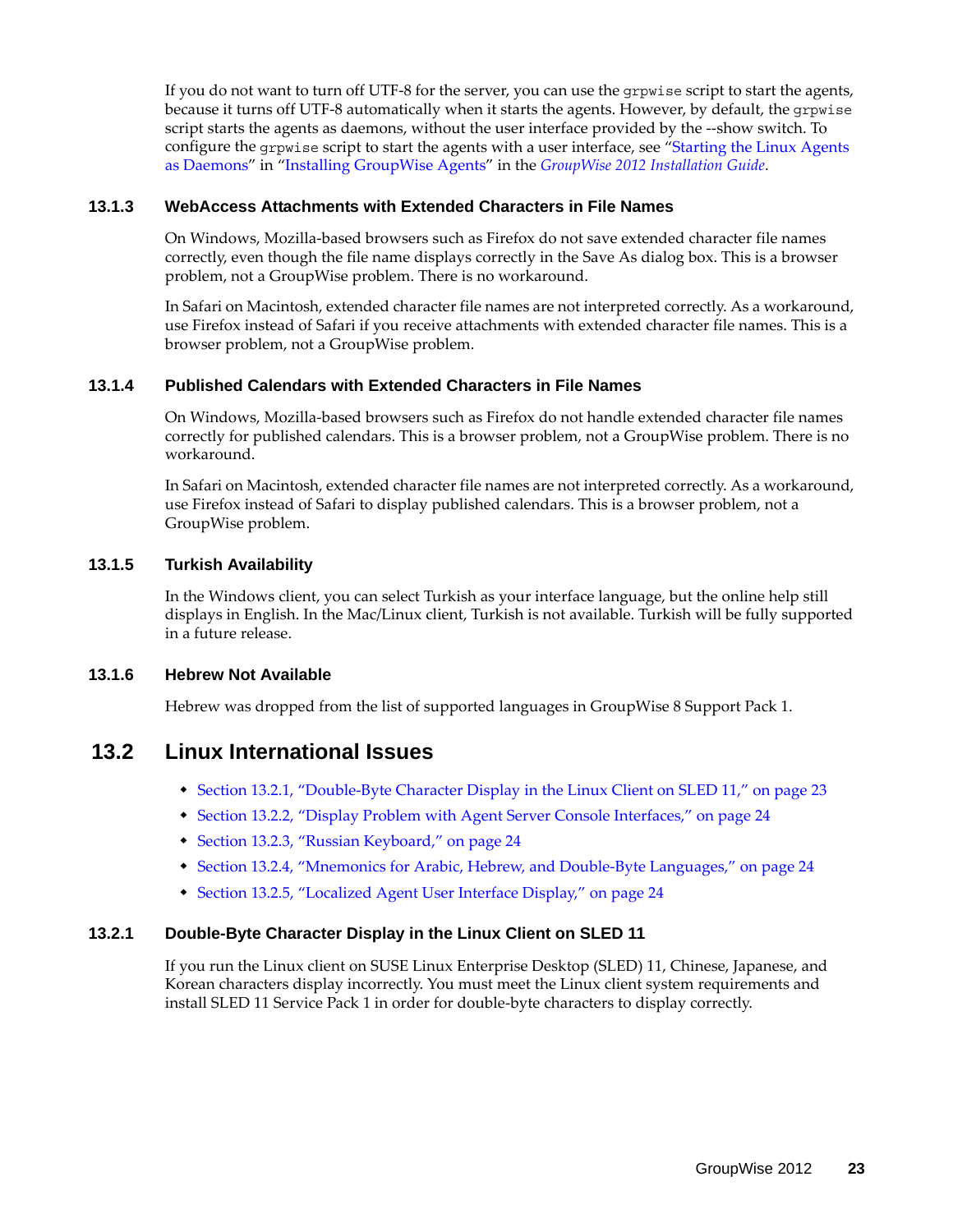## <span id="page-23-0"></span>**13.2.2 Display Problem with Agent Server Console Interfaces**

If you run the Linux GroupWise agents with an agent console interface in languages other than English, the logging information might not display correctly. The problem occurs if your language encoding is set to UTF-8.

To determine your current language encoding, use the following command in a terminal window:

locale

You can change your language encoding in YaST:

- **1** Start YaST, click *System*, then double-click *Choose Language*.
- **2** Select the language you are running the agents in, then click *Details*.
- **3** Deselect *Use UTF-8 Encoding*, then click *OK*.
- **4** Stop and then restart the agents to put the new setting into effect.

### <span id="page-23-1"></span>**13.2.3 Russian Keyboard**

When you use a Russian keyboard, the Linux environment variables that provide language and locale information are usually set to ru\_RU. Typically, this setting implies the Russian character set ISO-8859-5. However, on some distributions of Linux, the ISO-8859-5 character set must be set explicitly in order for your Russian keyboard to work with the GroupWise Mac/Linux client. Use the following command to specify the character set along with the language and locale information:

export LANG=ru\_RU.ISO-8859-5

In most cases, setting the LANG environment variable also sets all LC\_\* environment variables and resolves all Russian keyboard problems. If you set the LANG environment variable and your Russian keyboard still does not work, use the following command to view the current settings for the LANG and LC\_\* environment variables:

locale

If any of the LC\_\* environment variables have not inherited the ISO-8859-5 specification, export them individually.

### <span id="page-23-2"></span>**13.2.4 Mnemonics for Arabic, Hebrew, and Double-Byte Languages**

Keyboard mnemonics for menu items work for characters a-z and A-Z, but not for other characters.

### <span id="page-23-3"></span>**13.2.5 Localized Agent User Interface Display**

The Linux GroupWise agent user interfaces display correctly if the Linux environment is using the ISO-8859-1 character set, which is the default for the GroupWise administration languages and locales.

| Language   | <b>Character Set Code</b> |
|------------|---------------------------|
| French     | $fr_F$ R                  |
| German     | de_DE                     |
| Portuguese | pt_BR                     |
| Spanish    | $es_E$ S                  |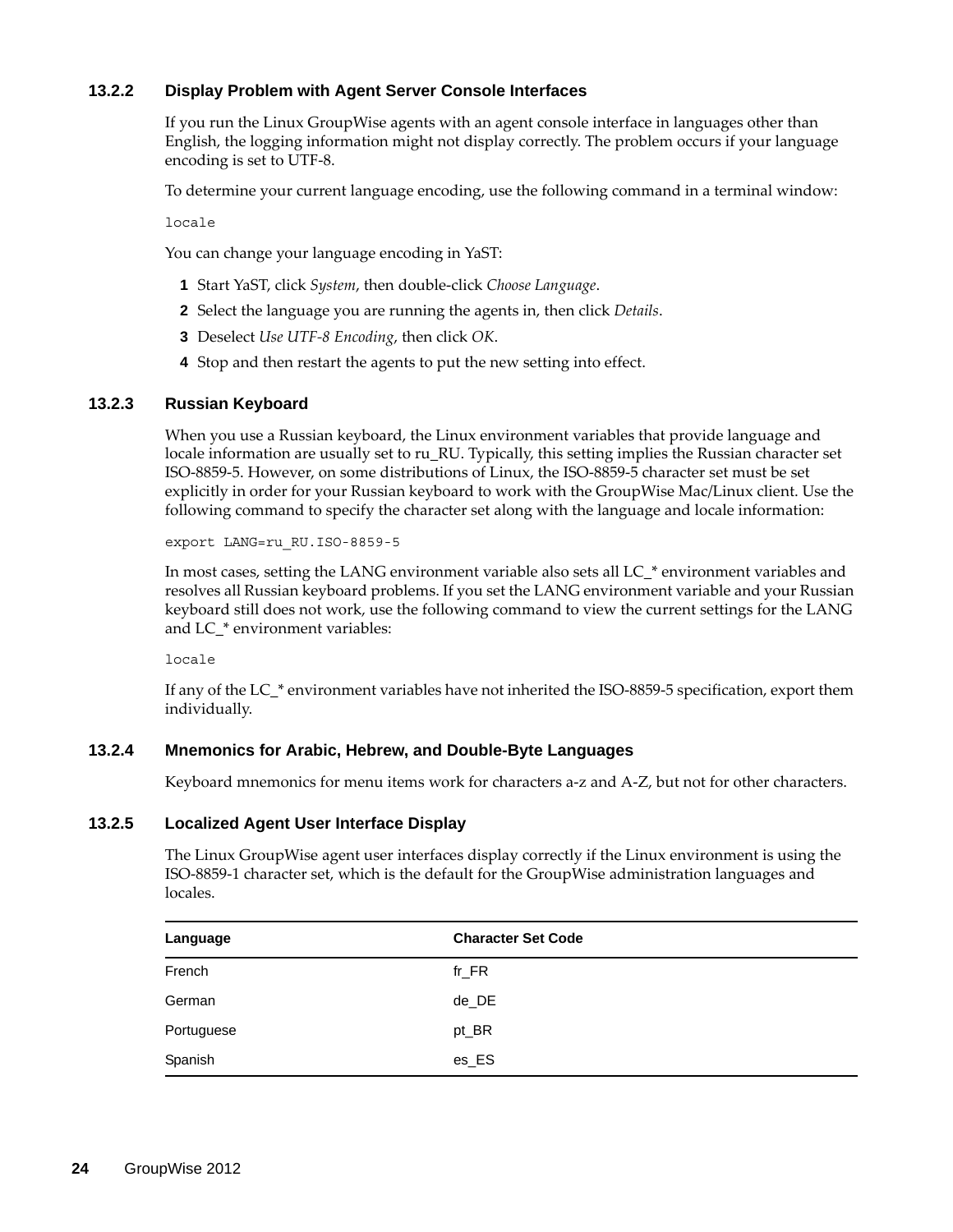If the Linux environment is using a different character set encoding, such as UTF-8 (for example, fr\_FR.UTF-8), the localized agent user interfaces do not display correctly.

# <span id="page-24-0"></span>**13.3 Windows International Issues**

- [Section 13.3.1, "Installation Error about the component.msi File," on page 25](#page-24-2)
- [Section 13.3.2, "Unwanted Language Selection Dialog Box during AutoUpdate of the](#page-24-3)  [GroupWise Windows Client Software," on page 25](#page-24-3)
- [Section 13.3.3, "QuickCorrect Feature in the GroupWise Windows Client," on page 25](#page-24-4)
- [Section 13.3.4, "Novell Vibe Folders in the GroupWise Windows Client," on page 25](#page-24-1)
- [Section 13.3.5, "GWCSRGEN Utility Does Not Start in Spanish," on page 26](#page-25-0)

### <span id="page-24-2"></span>**13.3.1 Installation Error about the** *component***.msi File**

When you update WebAccess, the Calendar Publishing Host, or Monitor, if you install the multilanguage version over the English-only version or vice versa, you receive the following message:

The feature you are trying to use is on a network resource that is unavailable.

Click OK to try again, or enter an alternate path to a folder containing the installation package '*component*.msi' in the box below.

Simply click *Cancel*. This is an automatic InstallShield message. The GroupWise Installation program correctly handles the situation without your assistance.

### <span id="page-24-3"></span>**13.3.2 Unwanted Language Selection Dialog Box during AutoUpdate of the GroupWise Windows Client Software**

Setting ShowDialogs=No in the setup.cfg file does not suppress the interface language dialog box that appears when you install the GroupWise Windows client from the multilanguage GroupWise software image. The interface language dialog box is displayed by InstallShield to ask what language the GroupWise Client Setup program should run in. It does not affect which client languages are installed by the Client Setup program.

To suppress the interface language dialog box:

**1** Edit the following file in a text editor:

*software\_distribution\_directory*\client\win32\setup.ini

**2** Locate the following line:

EnableLangDia=Y

- **3** Change Y to N.
- **4** Save the setup.ini file, then exit the text editor.

### <span id="page-24-4"></span>**13.3.3 QuickCorrect Feature in the GroupWise Windows Client**

The QuickCorrect feature in the GroupWise Windows client does not currently work for double-byte languages (Arabic, Chinese, Japanese, and Korean).

### <span id="page-24-1"></span>**13.3.4 Novell Vibe Folders in the GroupWise Windows Client**

Files with certain extended and double-byte characters in their file names cannot be dragged into Novell Vibe folders. The problem is resolved in Novell Vibe 3.3.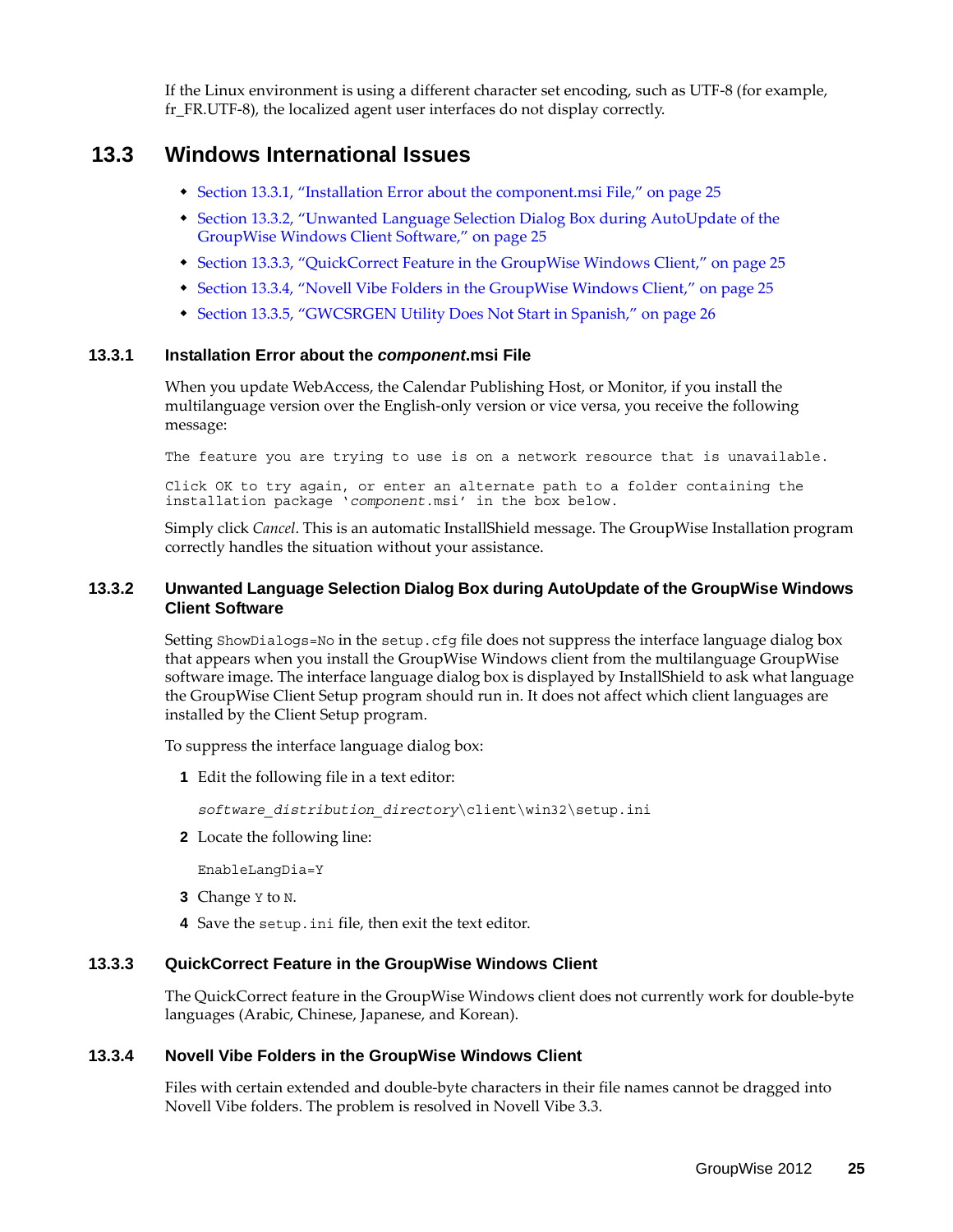## <span id="page-25-0"></span>**13.3.5 GWCSRGEN Utility Does Not Start in Spanish**

On a Windows server running the Spanish version of Windows, the GWCSRGEN utility does not start successfully. Use the English version of GWCSRGEN instead. GWCSRGEN runs successfully on other language versions of Windows.

# **14 Documentation Issues**

- [Section 14.1, "General Documentation Issues," on page 26](#page-25-1)
- [Section 14.2, "Linux Documentation Issues," on page 26](#page-25-2)
- [Section 14.3, "Windows Documentation Issues," on page 26](#page-25-3)

# <span id="page-25-1"></span>**14.1 General Documentation Issues**

None.

# <span id="page-25-2"></span>**14.2 Linux Documentation Issues**

 [Section 14.2.1, "Agent Help Does Not Display When the Agent Runs as a Non-root User," on](#page-25-4)  [page 26](#page-25-4)

## <span id="page-25-4"></span>**14.2.1 Agent Help Does Not Display When the Agent Runs as a Non-root User**

When you start the Linux POA, the Linux MTA, and the Linux Internet Agent by using the --show switch to display a GUI user interface, if the agents are running as a non-root user, clicking *Help* does not display the agent help file. Help is displayed in a browser window and the agents currently launch the browser as root. Giving the user access to the browser window as root would be a security risk. This is working as designed.

# <span id="page-25-3"></span>**14.3 Windows Documentation Issues**

None.

# **15 GroupWise Documentation**

All GroupWise 2012 documentation is available at the [GroupWise 2012 Documentation Web site](http://www.novell.com/documentation/groupwise2012)  (http://www.novell.com/documentation/groupwise2012):

In addition to the GroupWise product documentation, the following resources provide additional information about GroupWise 2012:

- [Novell Support and Knowledgebase](http://www.novell.com/support) (http://www.novell.com/support)
- [GroupWise Support Forums](http://forums.novell.com/forumdisplay.php?&f=356) (http://forums.novell.com/forumdisplay.php?&f=356)
- [GroupWise Cool Solutions](http://www.novell.com/communities/coolsolutions/gwmag) (http://www.novell.com/communities/coolsolutions/gwmag)
- [GroupWise Best Practices wiki](http://wiki.novell.com/index.php/GroupWise) (http://wiki.novell.com/index.php/GroupWise)